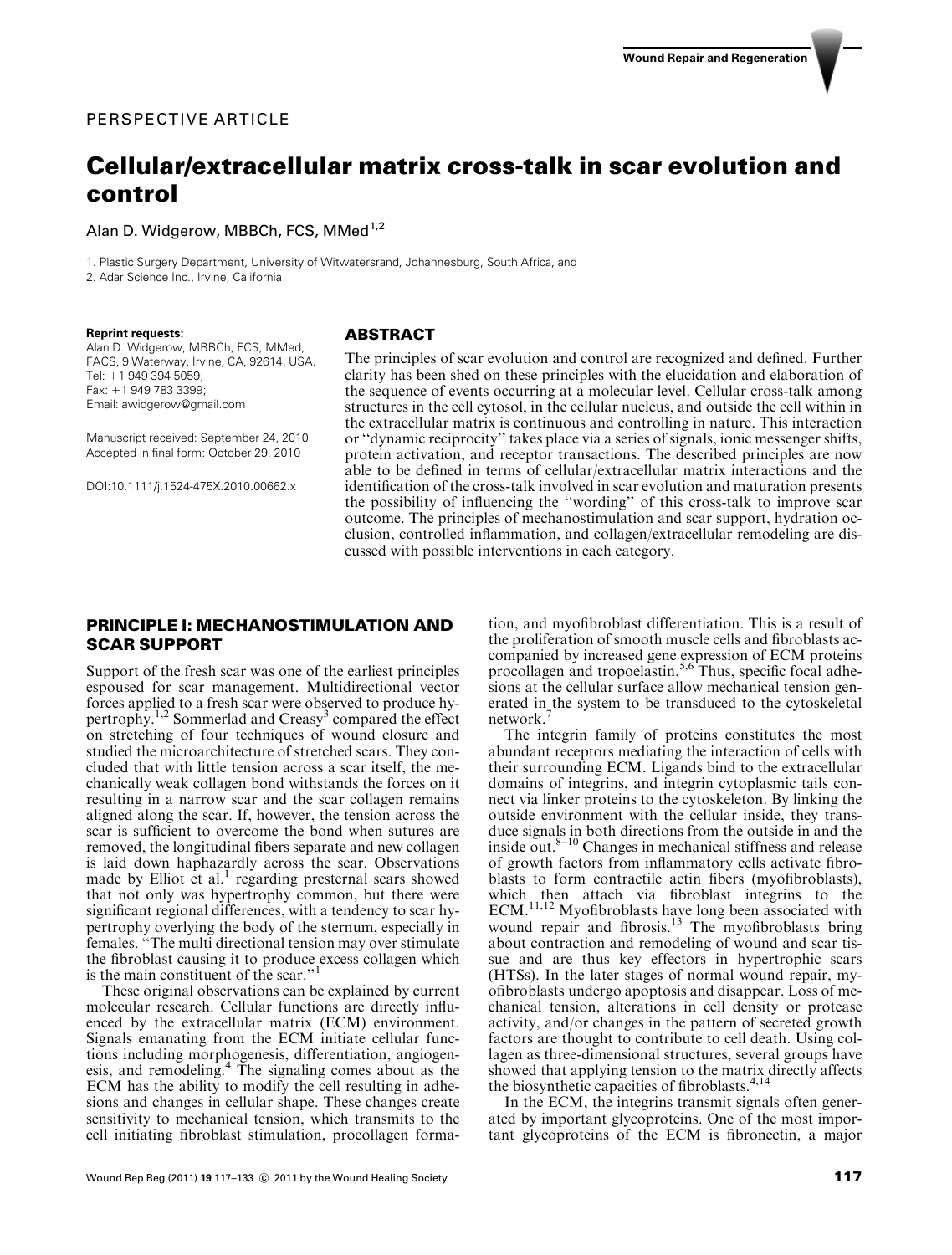product of dermal fibroblasts and myofibroblasts, which has a wide distribution in the dermis, in the dermal–epidermal basement membrane zone. Besides its structural role, fibronectin is the main cell adhesion molecule, modulating many cellular activities. After injury, fibronectin is initially deposited from blood plasma, and plays an important role in platelet function with the release of growth factors and cytokines.<sup>15</sup> Together with fibrin, it provides most of the provisional matrix in dermal wounds, guiding fibroblasts, and inflammatory cells to the site of injury. The formation of a stable collagen I/III fibrillar network is thought to depend on a preexisting fibronectin network through a mechanism involving integrins.<sup>4,15</sup> The relationship among fibronectin, fibroblasts, and myofibroblasts is integral to the balanced scar formation and wound contraction.

A second glycoprotein that has attracted much attention, particularly due to its presence in tissues with high tensile stress,<sup>16</sup> is tenascin-C. Tenascin-C expression is strongly up-regulated at the transcriptional level by mechanical stress. It is transiently expressed upon tissue injury, where it is specifically localized to the wound edge, and persistently up-regulated in fibrotic disease. Fulllength tenascin-C promotes fibroblast migration within fibrin–fibronectin matrices, whereas specific fragments of tenascin-C inhibit fibroblast migration.<sup>4,17</sup> A balance in this glycoprotein is essential—its induction recruits fibroblasts into the wound while fragments resulting from its breakdown prevent excessive fibroblast infiltration.

The precise mechanisms by which different cell types transmit mechanical signals are not fully understood. They might involve stretch-activated ion channels, direct interactions between structural and signaling components, or activation of small GTPases.<sup>18</sup> Many cooperative interactions exist between integrins and growth factor signaling. In particular, fibroblast to myofibroblast conversion and  $\alpha$ -smooth muscle actin ( $\alpha$ -SMA) expression crucially depend on a combination of mechanical tension and transforming growth factor  $(TGF)$ - $\beta$ .<sup>19</sup> Thus, in scarring, generation of tension can induce myofibroblast formation. Similarly, collagen synthesis in fibroblasts is induced by the mechanical tension. In this case,  $TGF - \beta$  is induced by tension, which in turn activates collagen synthesis via the classic pathways.<sup>20</sup> In addition, fibronectin is induced by the application of cyclic strain to fibroblasts. In parallel, many proteases are down-regulated, whereas protease inhibitors are up-regulated. $\frac{4}{3}$ 

Cellular mechanoreceptors are functionally related to membrane ion channels, particularly the calcium-transporting channels. Calcium influx and calcium-mediated intracellular signaling in fibroblasts as a response to mechanical stimulation has been observed in a number of studies.18,21,22

Smad signaling and, in particular, the amalgamation of Smad2, 3, and 4 within the nucleus is pivotal to  $TGF-\beta$ stimulation and maintenance.<sup>23</sup> Ligand (fibronectin, tenascin,  $TGF- $\beta$ , etc.) binding leads to the activation of$ Smad2 and 3. After phosphorylation, Smad2 and 3 associate with Smad4 and migrate into the nucleus, where they bind to promoters and modulate transcription. Smad7 antagonizes  $TGF- $\beta$  signaling by affecting the activity of the$ receptor complex decreasing the Smad2, 3, 4 entry into the nucleus and subsequent TGF- $\beta$  stimulation.<sup>23</sup> Adhesion

molecules or gap junction proteins, cadherins, connexins, can compete or interfere with Smad signaling; Cx43, in particular, has been found to displace Smad2, 3 from their microtubules making more available for amalgamation with Smad4 and translocation into the nucleus, promoting TGF- $\beta$  production<sup>24</sup> (Figure 1).

An added factor that may be of importance when dealing with mechanical stress and mechanostimulation is that of connective tissue growth factor (CTGF). CTGF levels are transiently increased for several days following dermal injury; however, in HTS, this increase appears to persist.<sup>25</sup> CTGF appears to "partner"  $TGF- $\beta$  in its fibrotic role.$ TGF- $\beta$  potently stimulates CTGF possibly by encouraging its ligand–receptor binding in activated cells stimulating the formation of fibronectin, collagen, and tissue inhibitors of metalloproteinase 1 (TIMP1).<sup>25</sup> Prolonged expression of CTGF thus promotes matrix accumulation and there appears evidence that mechanical stress is an important inducer of this expression. CTGF (and indirectly mechanical stress) may become an important target for HTS prevention as it has direct fibrotic effects in conjunction with  $TGF- $\beta$ . This is in contrast to manipulation$ of  $TGF-\beta$ , which is far more unreliable because of its varying physiological roles—reducing  $TGF- $\beta$  and collagen$ stimulation may aid HTS but if the timing is not ideal, delayed wound healing may result. Thus, CTGF may be a more reliable target.

Mechanotension between cells stimulates the formation of myofibroblasts with  $\alpha$ -SMA. Cadherins appear to play a significant part in this reaction. Without tension, the production of myofibroblast phenotype can be induced in vitro by plating human dermal fibroblasts at low density (LD). Upon reaching confluence, the LD-plated cells express  $\alpha$ -SMA within stress fibers. In contrast, few cells express  $\alpha$ -SMA when those same fibroblasts are plated at high density.<sup>26</sup> Additionally, a significant reduction in cadherins and  $\alpha$ -SMA was observed when confluent LDplated myofibroblasts were covered with a collagen lattice for 24 hours.<sup>26</sup> This has clinical significance with the emergence of biologic dressings including collagen matrices and dermal replacements. Cadherins appear to maintain tension between neighboring cells, which induces  $\alpha$ -SMA expression in stress fibers. Cell contact with collagen reduces cadherin expression and subsequent myofibroblast phenotype induction. $26$ 

In summary, it has become obvious in recent years that the ECM and its extension to intracellular structures is not a haphazard conglomeration of molecular structures. Rather the ECM, its glycoproteins, ligands, integrins, and the cytoskeleton form a finely tuned syncytial-like structure, defined in shape and tension and extremely sensitive to mechanical stimuli. This allows the process of signaling to occur across a continuum between keratinocytes and fibroblasts with intervening adhesion molecules connexins (Cx43, in particular), cadherins, and a multiple variety of ligands, ligand-binding stimulating proteins (CTGF), integrins, MAP kinase signaling pathways, and other ECM cytokines. The term mechanotransduction refers to the mechanism by which physical forces are transduced into biomolecular responses in cells. The first step is the sensing of a mechanical stimulus. The keratinocyte appears to be an important initiator to the process and contrary to previously held thoughts about the keratinocyte, it may well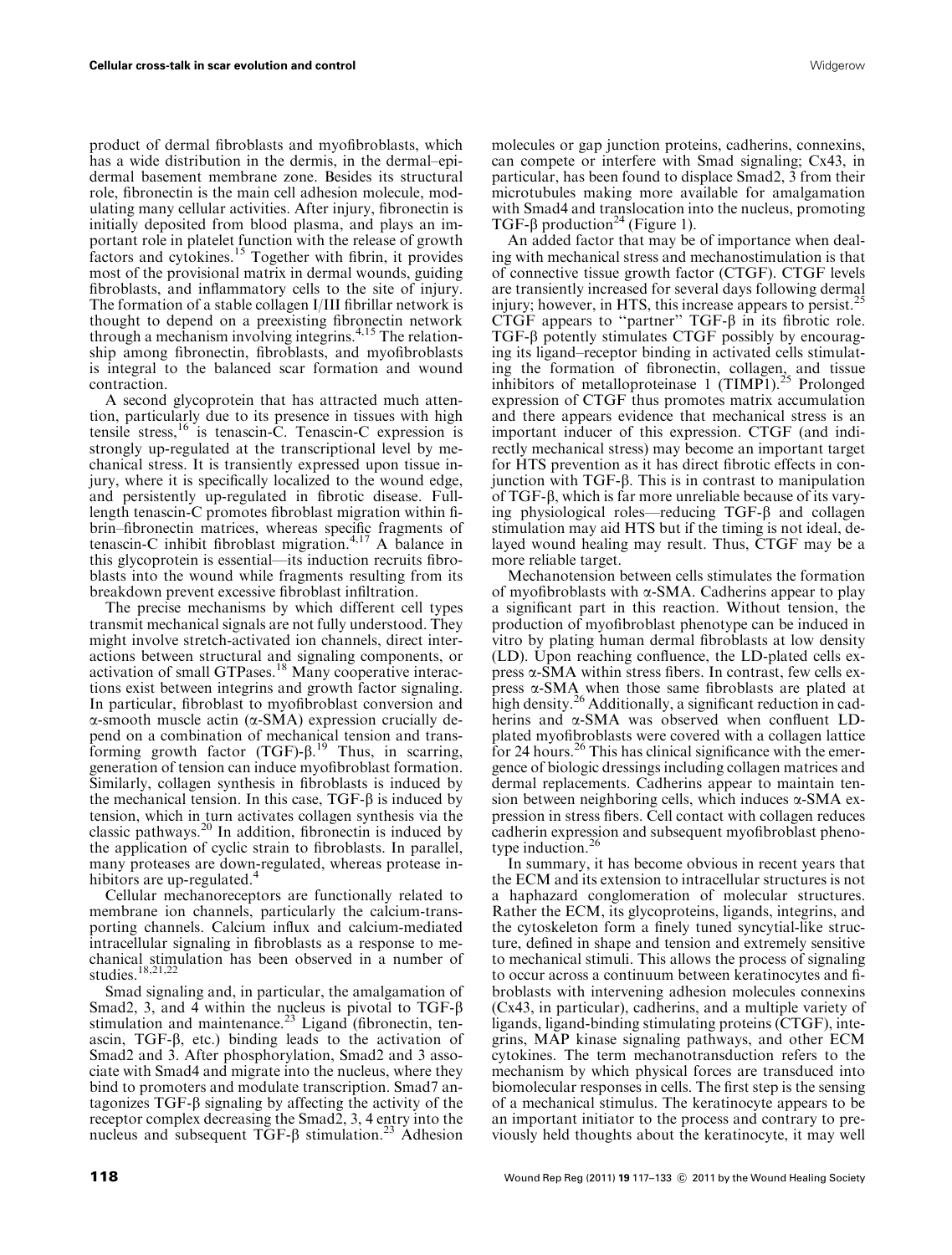

**Figure 1.** Mechanotension is transmitted through the cellular network setting off a process of intra- and extracellular signaling. The tension-related signals  $(Ca^+$  channels) are transmitted cell to cell via connexins, cadherins, and integrins, then bind with ligands such as fibronectin,  $TGF-\beta$  (reinforced by CTGF). The message from this union is transferred into the cell cytoplasm where phosphorylation of Smad2, 3 units amalgamates with Smad4 and translocates into the nucleus. Here they bring about transcription and message encoding relaying new instructions via integrins, ligands (TGF- $\beta$ ) to stimulate collagen formation, myofibroblast transformation, and matrix accumulation. TGF, transforming growth factor; CTGF, connective tissue growth factor.

be the controller of much of the cross-talk taking place between itself, the ECM, and the dermal fibroblasts (Figure 1).

It has been shown that mechanosensitive ion channels are able to transform a physical signal into an ion flux.<sup>2</sup> These signals reach the extracellular glycoproteins, primarily fibronectin and tenascin-C, which act as ligands and associate with integrins transmitting signals through to the cytosol. In the cytosol, signaling continues through Smad isoforms and the like moving into the cell nucleus, affecting transcription, and causing the activation (or inhibition) of growth factors (primarily TGF- $\beta$  in conjunction with CTGF), which results in proliferation (fibroblasts, procollagen, tropoelastin), differentiation (myofibroblasts), collagen synthesis, and wound contraction. Once the wound is in the shortened contracted phase, with increased collagen production, even if the mechanostimulation ceases, it is difficult if not impossible to reverse the situation. This is especially so if the mechanostimulation occurs repeatedly and intermittently, each time stimulating further collagen production. The control of mechanostimulation and support of the early wound is thus essential to the process of scar control particularly in large wounds subjected to multidirectional vector forces. In short, mechanical interaction of the cell with its surroundings causes changes in cell morphology and biological signaling that ultimately leads to functional adaptation and may result in pathological scarring.

## PRINCIPLE II: SCAR HYDRATION AND **OCCLUSION**

Hydration of the scar surface is the basis of action of 90% of scar management systems in the market. Most oils (tissue oils), lotions, and creams have beneficial effects on scars primarily on the basis of their hydrative capacities.<sup>29–31</sup> Normal skin has a mature stratum corneum characterized by minimal transepidermal water loss (TEWL). Dehydration of the stratum corneum initiates signaling inducing keratinocytes to produce cytokines, which activate dermal fibroblasts to synthesize and release collagen. Excessive collagen production leads to abnormal scarring.<sup>32,33</sup> This would be the short explanation for the beneficial effects observed with hydration of the scar surface. However, the process has more associated subtleties—if the hydration is increased to the point of occlusion, further benefit is gained (silicone gel, sheeting); this hydrative/occlusive benefit was thought previously to be initiated by a direct effect on fibroblasts. It would now appear that the keratinocyte on the surface of the skin is well capable of orchestrating and initiating the signaling events that culminate in fibroblast  $TGF- $\beta$  stimulation of collagen production or cessation.$ The pro- or antifibrotic status has been shown to directly link up with the hydration, or more particularly the occlusive state of the keratinocyte.<sup>34,35</sup> This has major impact on scar management modalities and cosmetic/cosmeceutical formulation as in many cases therapy may be directed superficially with an expectant result in the deep dermis where the impact is desired.

Occlusion of a healing closed wound results in hydration of surface keratinocytes. The hydration directly affects the differentiation of keratinocytes, with activetype keratinocytes releasing cytokines and growth factors within the ECM.<sup>32,34</sup> The background wound milieu and eventual appearance of the scar are dependent on a constant competitive challenge between proinflammatory and profibrotic agents and their antagonists. Proinflammatory cytokines with scar-producing effects predominantly involve interleukin  $(IL)$ -1 $\beta$ , with less input from IL-6, -8, and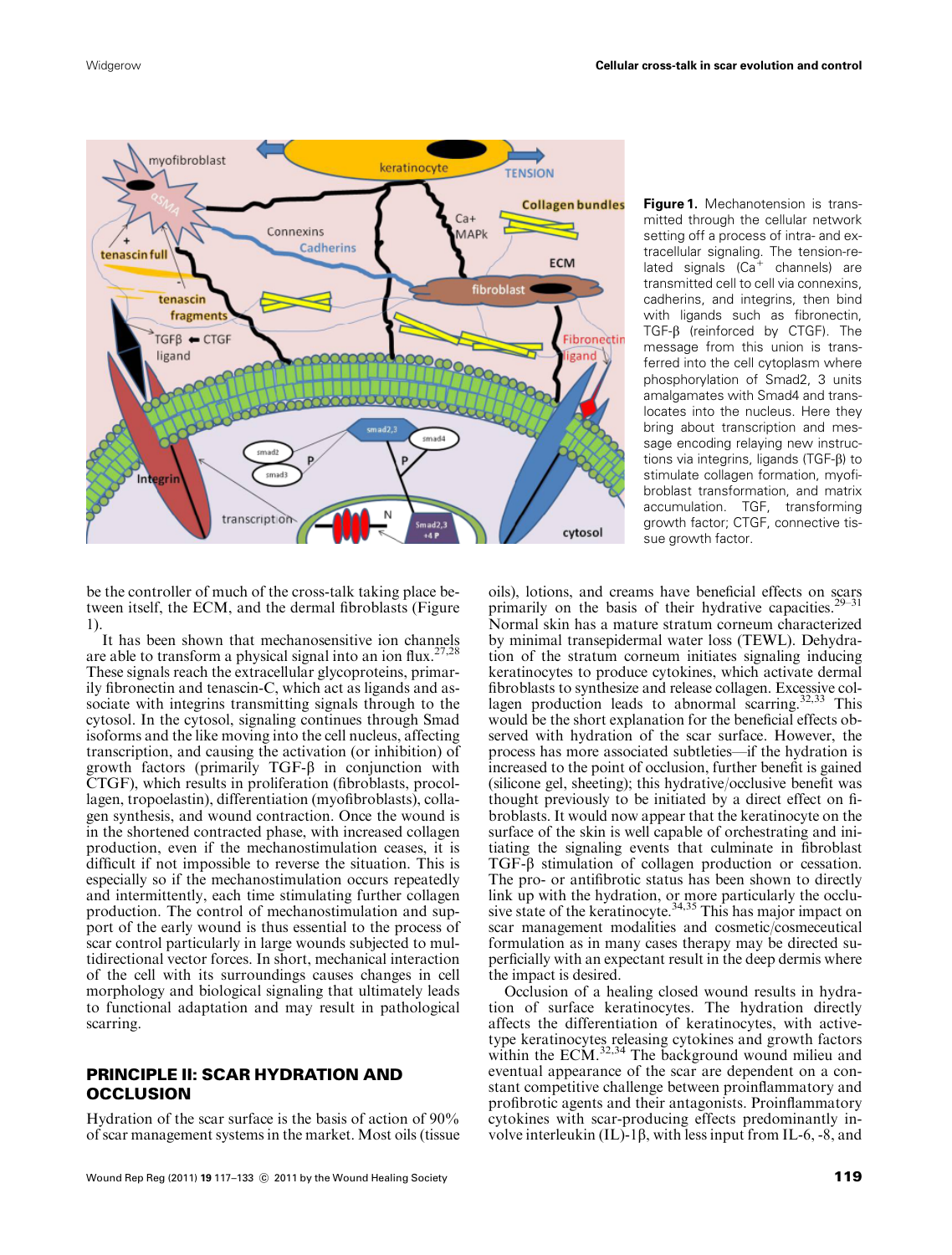$-10^{35}$ ; tumor necrosis factor (TNF)- $\alpha$ , although potently proinflammatory, has been shown to be antifibrotic with suppression of collagen production showed in a number of<br>studies.<sup>35–37</sup> Additionally, TNF-α stimulates protease (matrix metalloproteinase [MMP]) expression resulting in collagen breakdown and wound matrix remodeling.

Controlling the fibrotic element of wound healing is the backbone of scar control. Critical to this process is the balance of the major players. TGF- $\beta$  is a major controlling growth factor in the process—the balance of  $TGF- $\beta$ 1 and \beta$ 2 profibrotic isoforms with the TGF- $\beta$ 3 antifibrotic isoform has attracted much attention with major efforts directed toward increasing the TGF- $\beta$ 3/TGF- $\beta$ 1 ratio.<sup>38,39</sup> This ratio is directly affected by the Smad signaling process with a similar picture of Smad3, 4 stimulating TGF-b1 production and Smad7-stimulating TGF-b3 production.40–43 Thus, control of scarring would ideally involve reduction of proinflammatory cytokine mediators and stimulation of antifibrotic growth factors predominantly  $TGF- $\beta$ 3.$ 

Occlusion hydration results in a decreased activation of keratinocytes resulting in a decreased production of IL-1 $\beta$ (and probably other cytokines yet to be identified), an increased production of antifibrotic TNF- $\alpha$ ,  $32-34$  and an increase in TGF- $\beta$ 3 via stimulation of Smad7 signaling mechanism.<sup>38–43</sup> This results in ECM remodeling with less inflammation, decreased collagen production, and balanced protease activity collectively encouraging scar maturation.

#### PRINCIPLE III: MANAGING INFLAMMATION

Inflammation is a necessary sequence in wound healing. However, exaggerated inflammation appears to be the central problem in most chronic (and many acute) diseases, be it cardiac, vascular, diabetic, or arthritic. HTS is no exception to this issue—excessive inflammation results<br>in exaggerated scars.<sup>44,45</sup> Managed inflammation is a sought after principle in scar management. Work on fetal wounds suggests that a very mild inflammatory response may underlie the scarless healing observed.<sup>46,47</sup>

Injury precipitates the activation of clotting and the complement cascade resulting in the release of vasoactive mediators and cytokines. The provisional clot and its constituents attract and release inflammatory cells—neutrophils, macrophages, and T-lymphocytes, as well as epithelial cells, endothelial cells, mast cells, and fibroblasts to the wound site.<sup>4</sup> Mast cells respond to monocyte chemotactic protein-1 and TGF- $\beta$ 1, - $\beta$ 2, - $\beta$ 3 and within the wound, release mediators (histamine, proteoglycans, proteases, platelet-activating factor, arachidonic acid metabolites) and cytokines, including  $TGF-\beta$  and IL-4. Mast cells and the complement cascade are responsible for mediators that stimulate vasodilation. Kinins, complement factors, and thrombin increase capillary permeability, which facilitates the extravasation of proteins into the wound site.<sup>49</sup> Subsequently, neutrophils and macrophages debride the wound and release several proinflammatory cytokines, some of which also are responsible for matrix production.

Multiple cytokines are involved in the inflammatory process, but some key modifiers of the scarring process need further elaboration. The TGF- $\beta$  family, plateletderived growth factors (PDGF), and epidermal growth factors  $(EGF)^{44,50}$  stimulate fibroblast proliferation and matrix production, and induce leukocyte attraction. Leukocytes, in turn, reinforce fibroblast activity by acting through the TGF- $\beta$  family, fibroblast growth factors (FGF), vascular endothelial growth factors (VEGF), pro-<br>staglandins (PG),<sup>47</sup> and Smad activation.<sup>51,52</sup> As previously discussed, increased levels of TGF- $\beta$ 1 and - $\beta$ 2 as well as decreased levels of TGF- $\beta$ 3 have been associated with HTS through inflammatory cell stimulation and fibroblast proliferation.

Exaggerating the inflammatory phase increases the concentration of potential profibrotic cytokines like  $TGF-<sub>β</sub>$ , PDGF, and IL-4. PDGF is produced by platelets early in the wound healing cycle and appears to be directly linked<br>to HTS formation.<sup>53</sup> IL-4 has recently been identified as a major precursor to HTS and may be more potent than  $TGF-\beta$  at mediating fibrosis.<sup>53</sup>

Histamine is capable of enhancing the formation of collagen by fibroblasts in vivo,  $54-56$  and is significantly elevated in the plasma of patients developing HTS compared with age-matched normal volunteers.<sup>57</sup> Allied to this, patients in pain (particularly burns patients) secrete substance P, a neuropeptide, which induces mast cells to release more histamine contributing to HTS formation.<sup>58</sup> Mast cells are able to promote proliferation of fibroblasts by the release of TGF- $\beta$ 1, TNF- $\alpha$ , and IL-4. This indicates that mast cells may play a role in HTS formation via different mediators.

Macrophages produce proinflammatory cytokines, including IL-1 $\alpha$ , -1 $\beta$ , -6, and TNF- $\alpha$ , which are not only responsible for the control of inflammatory cell adhesion and migration but also stimulate the proliferation of keratinocytes and fibroblasts.<sup>59</sup> Macrophages can possibly initiate HTS formation by the production of TGF- $\beta$ , PDGF, FGF2, and IGF-1, stimulating fibroblasts to pro-<br>duce excess collagen.<sup>60,61</sup> IL-4 appears to be strongly profibrotic too,  $53,62$  with increased levels being found in  $\text{HTS}^{63,64}$  and other fibrotic tissues.<sup>62</sup> In contrast to this, a similar cytokine IL-10, produced by macrophages and mast cells, is antiinflammatory and capable of inhibiting the synthesis of many proinflammatory cytokines including interferon (IFN)- $\gamma$ , IL-1, and TNF- $\alpha$ . Fetal healing, which is normally scarless, reverses to scarred healing in IL-10-deficient mice, which suggests that IL-10 is necessary for scarless fetal wound repair.<sup>65</sup>

Apoptosis of the granulation tissue begins after wound closure, affecting cells in a consecutive fashion. p53 is an apoptosis-related marker. The p53 tumor suppressor acts as a transcription factor and has a central function in controlling apoptosis.<sup>66</sup> As the inflammation process declines, p53 levels increase. Dysregulation of cellular apoptosis is thought to play an important role during the formation and the development of unfavorable scars and overexpression of p53 appears to accompany  $HTS<sup>6</sup>$ 

Collagen is synthesized, degraded, and reorganized during the remodeling phase, also a cytokine-mediated sequence. MMPs under cytokine control degrade collagen and other matrix proteins. MMPs also influence the ECM by regulating enzymes that process and digest cytokines and activate adhesion proteins in the matrix. TIMPs provide a counterbalance to the MMPs and disruption of this balance can lead to excess or insufficient matrix degradation and resultant tissue pathology.<sup>68</sup>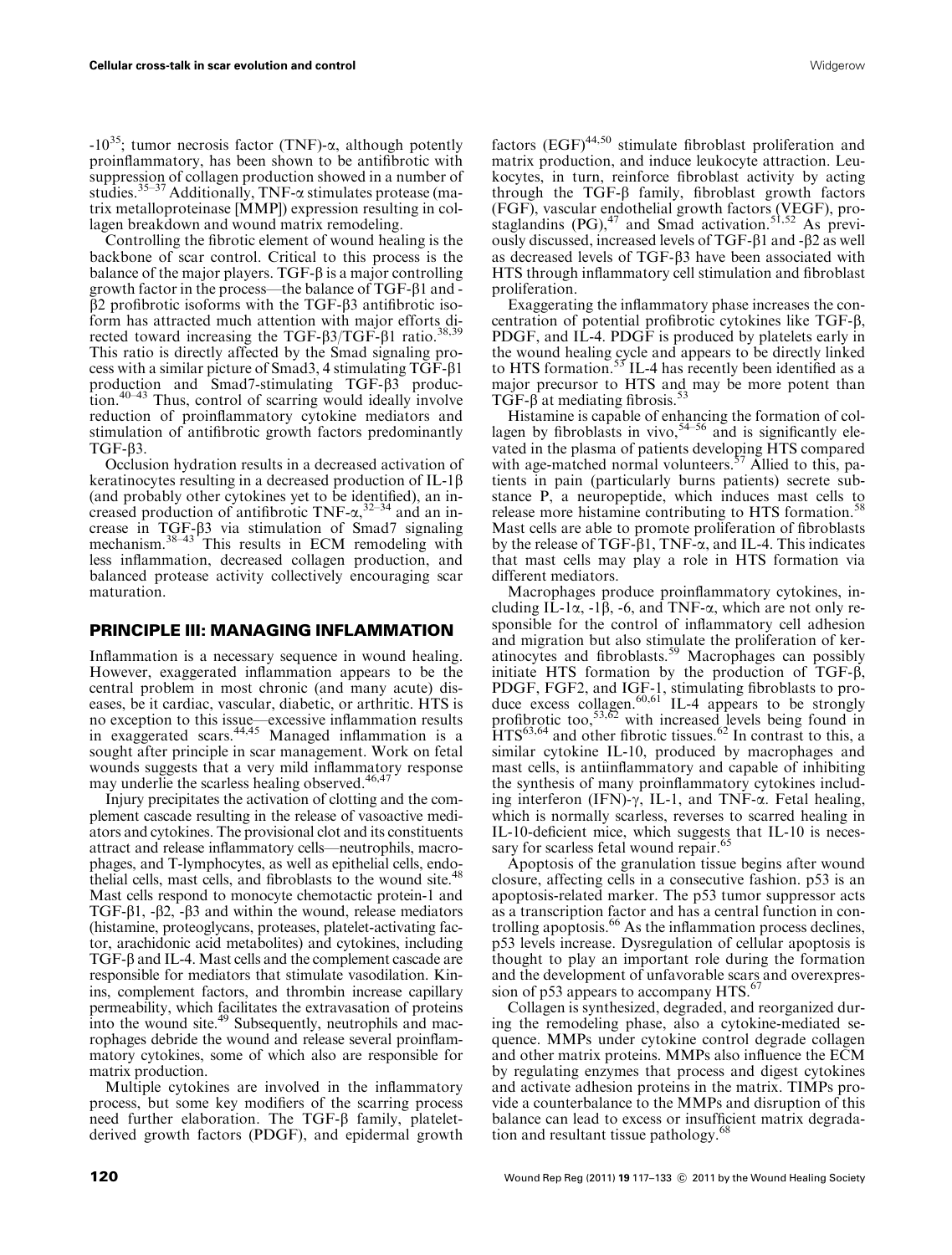Fibroblasts generate new matrix in the granulation tissue. These fibroblasts degrade the provisional matrix via MMPs and respond to cytokine/growth factors by proliferating and synthesizing new ECM to replace the injured tissue with a connective tissue scar. Matrix synthesis begins within a couple of days, continuing for several weeks to months. TGF- $\beta$  contributes to the fibrotic process by recruiting fibroblasts and stimulating their synthesis of collagen I, III, and V, proteoglycans, fibronectin, and other ECM components.<sup>59,62</sup> TGF- $\beta$  concurrently inhibits proteases while enhancing protease inhibitors, favoring matrix accumulation. The progressive increase in TGF-β3 appears to be involved in cessation of matrix deposition.<sup>68,59</sup>

The background ECM constituents influencing scar control are a balance of proinflammatory and profibrotic agents. The inflammatory response is mediated by multiple cytokines and chemokines. Described earlier, one of the predominant cytokines involved in acute inflammation is TNF- $\alpha$ , which is activated via cleavage from the cell membrane by the TNF- $\alpha$ -converting enzyme (TACE).<sup>69</sup> One effect of TNF- $\alpha$  is stimulating the expression of MMP-9 by activating p38, MAPK, and NF-kB pathways. TIMP3 is one of the primary inhibitors of TACE; when TNF- $\alpha$  is high and TIMP3 lower, IL-6 is released and the inflammatory response is heightened. Thus, TIMP3 is important for regulatory control of inflammation.<sup>69</sup>

Like other proteolytic enzymes, MMP-9 is first synthesized as inactive proenzyme or zymogen. Activation of pro-MMP-9 is mediated by plasminogen activator (PA)/ plasmin system. The regulation of MMP-9 activity is also controlled through TIMP3. MMP-9 expression is regulated by several cytokines and growth factors, including interleukins, interferons, EGF, NGF, basic FGF, VEGF, PDGF, TNF- $\alpha$ , and TGF- $\beta$ . MMP-9's primary function is degradation of proteins in the ECM. It proteolytically digests decorin, elastin, fibrillin, laminin, gelatin (denatured collagen), and types IV, V, XI, and XVI collagen and also activates growth factors like pro-TGF- $\beta$  and pro-TNF- $\alpha$ . Scarring is associated with a decreased MMP-9/TIMP1 ratio, which favors an accumulation of collagen.<sup>70</sup>

bFGF is another growth factor affecting the background ECM. bFGF appears to encourage MMP-1 activity and matrix clearance. It also accelerates angiogenesis, granulation, and epithelialization, thus being an overall positive stimulus to wound healing with diminished scarring.

Although a complex array of inflammatory mediators and fibrogenic proteins have been described with multiple release and activation mechanisms, the process is fairly in order and involves constant cross-talk between keratinocytes and fibroblasts. The keratinocytes primarily monitor the events occurring at a superficial level related to contact with the external environment, while the fibroblasts react to these signals from the keratinocytes and to signals dictated by the status of the ECM and nature of the granulation tissue. After wounding, stored IL-1 is released by keratinocytes, which activates fibroblasts and adjacent keratinocytes, and attracts endothelial cells and lympho-<br>cytes to the injured area.<sup>72</sup> Macrophages release a host of interleukins and TNF- $\alpha$ , which potentiate the inflammatory cycle. Fibroblasts in turn secrete FGF7 and granulocyte–macrophage colony-stimulating factor (GM-CSF), to further activate keratinocytes.<sup>73-75</sup> The activation is sustained by growth factors like  $TNF-\alpha$ , members of the EGF family (TGF- $\alpha$ , EGF, and HG-EGF), and IFN- $\gamma$ from mast cells, monocytes, macrophages, and keratin-<br>ocytes in the wound bed.<sup>72,76</sup>

The process of reepithelialization begins with the separation of keratinocytes from the basement membrane and subsequent mobility across the open wound. MMPs that will degrade collagen IV (MMP-9-gelatinase), collagen I (MMP-1—collagenase), and applicable subtypes are required. Now keratinocytes need to cut their way through the extracellular jungle of the provisional clot comprising fibrin, fibronectin, vitronectin, and collagen bundles present beneath the blood clot. For breakdown and degradation of the ECM in preparation for collagen ground substance maturity, MMPs are required that breakdown fibronectin, laminin, collagen III, and proteoglycans (MMP-3—stromalysin, MMP-2—gelatinase). PA induces transformation of plasminogen in plasmin that degrades the fibrin network.<sup>77,78</sup> To further crawl between the collagen bundles keratinocytes produce MMP-1 and -9.70 Keratinocytes proliferate under the influence of multiple cytokines and growth factors. The conversation between keratinocytes and fibroblasts then becomes critical with fibroblasts, via  $TGF- $\beta$  production, inducing inactivation of$ the keratinocytes—keratinocytes reply by switching off collagen production by fibroblasts.<sup>79,80</sup> This cross-talk between keratinocytes and dermal cells is constant until epithelialization is complete.<sup>81</sup> The activated state of keratinocytes normally ceases when the wound is reepithelialized, but in HTSs keratinocytes remain activated.<sup>81,82</sup>

In HTSs, the keratinocytes show increased proliferation and differentiation compared with normal scar keratinocytes,82,83 inactivation does not take place and fibroblast production of collagen does not cease. How the keratinocytes remain activated is not known, but increased presence of epidermal Langerhans cells in HTS indicates that immunologic processes are involved.<sup>64,84</sup> An added influence on HT scar formation appears to be the site of wounding, more particularly the depth of wounding and components of the wound bed. In full-thickness wounds, the fibroblasts that populate the wound area are not only recruited from the surrounding dermis but also from other tissues such as the subcutaneous fat. These fibroblasts have been shown to possess increased expression of a-SMA, collagen types I and III, and TIMPs and decreased expression of MMPs in comparison with cultured dermal fibroblasts.<sup>85</sup> Furthermore, the cells show a collagen cross-linking profile comparable with bone collagen resulting in collagen fibers that are less accessible for pro-<br>teases.<sup>86</sup> This kind of cross-linking is also seen in HTSs. This suggests that the myofibroblast from the subcutaneous fat may play a role in HTS formation,<sup>85</sup> explaining the observation of increased HT scar formation in fullthickness wounds.

Apart from the MMPs, additional mechanisms for clearing the ECM proteins exist. Proteasomes are very large protein complexes located in the nucleus and the cytoplasm.<sup>86</sup> The main function of the proteasome is to degrade unneeded or damaged proteins by proteolysis through their enzyme proteases. Proteasomes are part of a major mechanism by which cells regulate the concentration of particular proteins and degrade misfolded proteins.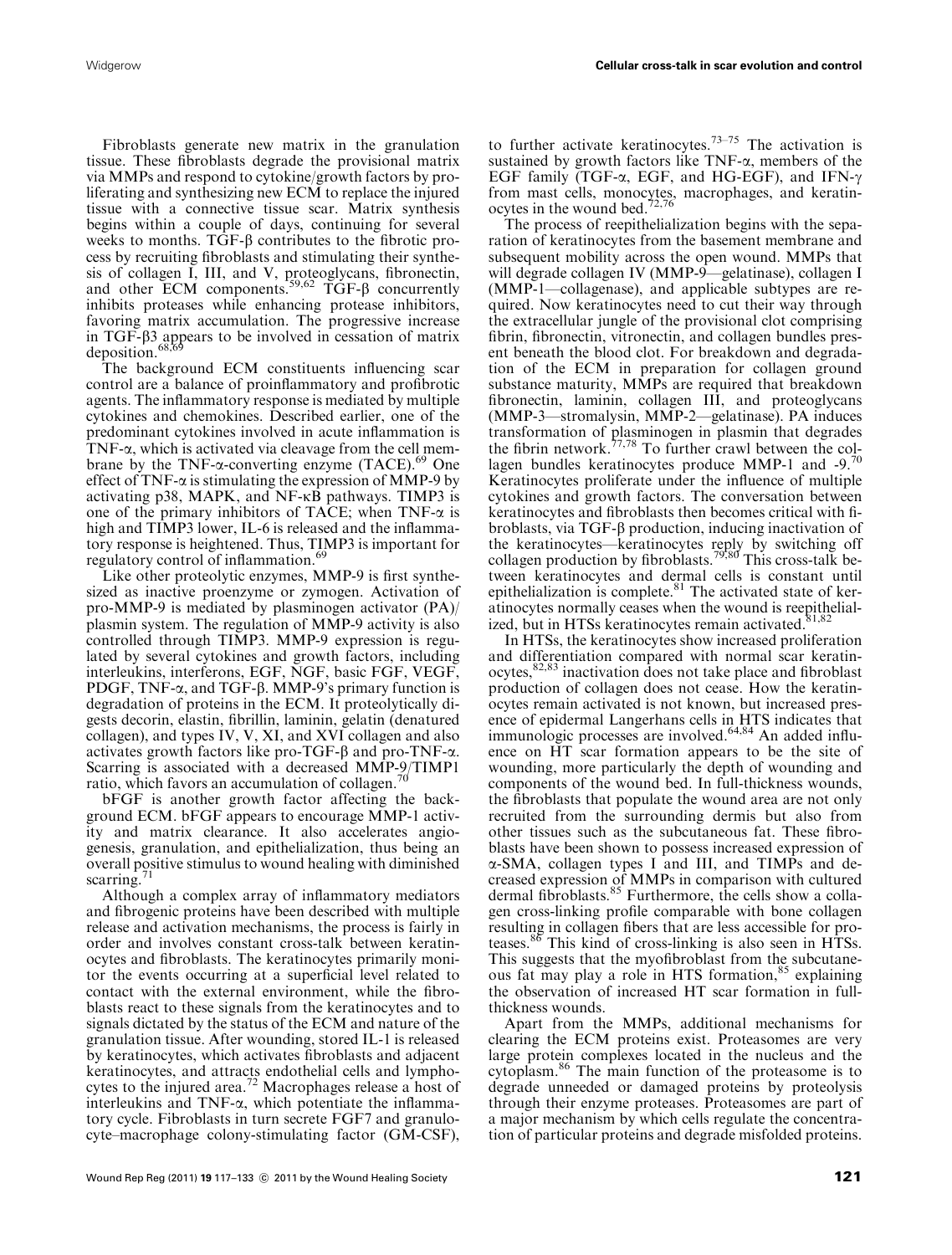The degradation process yields peptides of about seven to eight amino acids long, which can then be further degraded into amino acids and used in synthesizing new proteins.<sup>87</sup> IL-1 $\beta$  was earlier described as being a potent inducer of the inflammatory response and subsequent HT scar formation, thus its control would be desirable in influencing scar outcome. IL-1 $\beta$  is a secreted protein that accumulates in the cytosol as an inactive precursor  $(pIL-1\beta)$ before processing and release of biologically active protein. One mechanism of control noted above involves hydration occlusion of the keratinocyte. Another source of control is via the proteasome that plays an important and previously unrecognized role in degrading and controlling the amount of biologically active IL-1 $\beta$  that is exported by activated monocytes.

Added to this role, the proteasome also plays an important part in deactivating Smad3, 4 signals, stimuli to TGF- $\beta$ 1 production. TGF exerts its effects mainly through the receptor–Smad signal transduction pathway.<sup>89–91</sup> Ligand binding leads to the activation of the receptor complex, followed by phosphorylation of the receptor-activated Smad2 and 3. The phosphorylated R-Smads then associate with Smad4, and migrate into the nucleus, where they either bind directly to DNA or associate with other transcription factors to modulate the transcription of a large number of genes (Figure 1). Smad7, an inhibitory Smad (I-Smad), antagonizes TGF- $\beta$  signaling by interfering with the activity of the receptor complex.<sup>92,93</sup> During recent years, the ubiquitin proteasome protein degradation system has emerged as an important regulation machinery of TGF- $\beta$  signaling. Several components of TGF- $\beta$ signal transduction, including both positive and negative transducers, are irreversibly turned over by this ''proteindestroying machine.'' In a steady state, Smad3 is constitutively degraded via the ubiquitin–proteasome pathway in the cytoplasm and in response to  $TGF-\beta$ , it is phosphorylated and translocated into the nucleus, where it is also degraded through the ubiquitin–proteasome pathway. This suggests that not only in response to  $TGF-\beta$  but also in a steady state, the level of Smad3 is regulated by the proteasome pathway.89

Collectively, TGF- $\beta$  signaling is controlled by the proteasome both positively and negatively; degradation of Smad7 maintains the signal and production of TGF- $\beta$ , whereas degradation of the activated receptor complex and R-Smads turns it off. Overexpression of Smad7 has been shown to antagonize TGF-b-mediated fibrosis, carcinogenesis, and inflammation, suggesting a therapeutic potential of Smad7 to treat these diseases.<sup>89,90</sup> Similarly, a therapeutic possibility to prevent HT scar formation is saturation with Smad7—this may be achieved by simultaneous stimulation of Smad7 expression with activation of proteasome degradation of Smad3, 4 signals. Certain plant<br>phenols appear to achieve this goal.<sup>94–96</sup>

Finally, concerning the inflammatory response, a short time (1 hour) after wounding, the endothelial cell's cyclooxygenase-2 (COX-2) enzyme is activated to synthesize PGs. Metabolites and enzymes of the arachidonic acid cascade, including the COX-2 enzyme and its enzymatic product prostaglandin  $E_2$  (PGE<sub>2</sub>), are known to be critical mediators of the inflammatory response. Several studies have examined the COX-2 pathway and its part in the regulation of the inflammatory phase of cutaneous wound repair.<sup>97–99</sup> Inhibition of this inflammatory pathway has also been suggested to reduce scar formation.<sup>97</sup> Scarless fetal healing is known to proceed without a significant inflammatory response, which appears to be important for the lack of scarring. Research suggests that the COX-2 pathway is involved in scar production in fetal skin and that targeting COX-2 may be useful for limiting scar formation<br>in adult skin.<sup>99</sup> The involvement of the COX-2 pathway in scar formation is further highlighted by the fact that increasing  $PGE<sub>2</sub>$  levels in scarless wounds results in the conversion of a scarless healing process into one of repair with the generation of a scar. It would appear that  $PGE_2$  is involved through signaling cascades in modulating the phenotypical change of the fibroblast to the myofibroblast.

Although the focus of much effort in HTS avoidance has been control of inflammation, immune reactions and recruitment of T lymphocytes, specifically  $CD4^+$  T helper (Th) cells may be equally important. The cytokine expression related to these cells may be of two forms—Th1 or Th2 with completely different effects. If Th1 is stimulated, an antifibrotic effect is initiated—nitric oxide synthase is activated that promotes collagenase activity and matrix remodeling. Th2 stimulation, however, responds with production of IL-4, -5, -10, and -13 with a strong fibrogenic response. HTS fibroblasts appear to be subject to a Th2 response and is the subject of ongoing research.<sup>53,101</sup>

Recent studies have also revealed that circulating stem cells and monocytes have the potential to be transdifferentiated to a keratinocyte-like cell.<sup>102,103</sup> These cells exhibit antifibrotic properties and are able to induce up-regulation of MMP-1 in fibroblasts. In this regard, protein 14-3-3 (stratifin) seems to play an important role. It has been showed that these keratinocyte-like cells release stratifins via membrane vesicles called exosomes which induce a shift in the collagen/MMP balance of surrounding fibroblasts.<sup>104</sup> This release is probably related to the surrounding wound milieu and local environment, once again showing the importance of the ECM constituents and their potential effect of scar outcome. The exosomes are intimately linked and form part of the conversation of signals being transmitted via p38 MAPK mechanisms. Further studies should shed light on the exact mechanisms involved.

## PRINCIPLE IV: REMODELING/COLLAGEN MATURATION

The final principle to be discussed that impacts on scar outcome is that of collagen fibrillar arrangement, maturation, and ECM remodeling. During the remodeling phase, myofibroblasts normally replace hyaluronic acid (HA) by proteoglycans such as decorin, which binds  $TGF- $\beta$ 1 and$ regulates collagen fibrillogenesis.<sup>105</sup> Decorin presents as a ''C''-shaped structure that impacts itself between collagen fibrils assuring uniform spatial arrangement of these fibrils. In HTSs, fibroblasts synthesize less decorin than nor-<br>mal dermal fibroblasts<sup>57,105,106</sup> and expression of decorin in burn scars is suppressed for about 12 months.<sup>105</sup> Decorin inhibits fibroblast proliferation and decreases  $TGF- $\beta$ 1$ production and collagen synthesis in HTS fibroblasts,  $57,105$ emphasizing its possible role in HTS.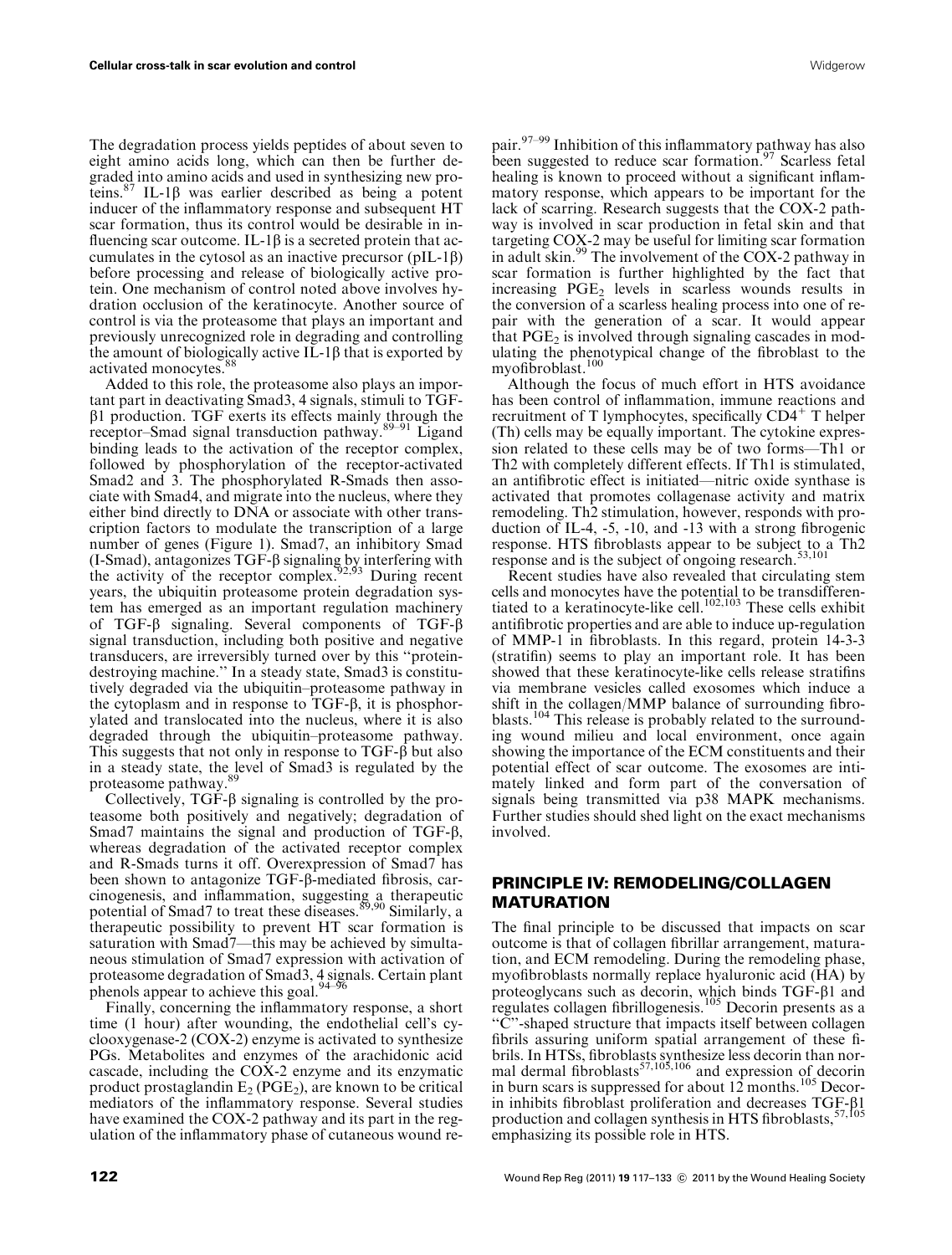In normal skin, collagen fibrils are composed of both type I and III collagen—type III comprises almost 20% of the total amount of collagen.<sup>107</sup> It is thought that type III collagen plays a role in fibrillogenesis and determines the collagen fibril diameter.<sup>108</sup> During granulation tissue formation, type III collagen expression increases more than the type I expression, resulting in an altered ratio between the two collagen subtypes from 20 to 50% type III collagen.<sup>109</sup> During maturation of the scar, the ratio decreases again to normal levels. Thus, increased amounts of collagen III relative to collagen I depicts an immature scar. Ratios of both collagen subtypes remain high in HTSs.

Collagen fibril molecular cross-links are important in determining their susceptibility to protease breakdown and remodeling. These cross-links are often determined<br>by mechanical load on the tissue.<sup>111</sup> Thus, bone and cartilage are characterized by pyridinoline cross-links able to withstand major force—normal skin collagen does not have these cross-links. However, HTS collagen does have these cross-links,<sup>112</sup> which makes them less susceptible to breakdown by  $MMP-1$ .<sup>113</sup> Inhibition of this cross-linking pathway might improve wound healing by making the newly formed collagen more susceptible for degradation.

The mechanism of the formation of HTS still remains to be elucidated. However, the role of free radicals in HTS formation has been showed in normal human skin, at least<br>in vitro.<sup>114–116</sup> Thermal injury and its subsequent HTS formation involve the activation of phagocytic cells and the release of free radicals.<sup>117,118</sup> Evidence that free radicals may be contributory to the increased formation of pyridinoline in HTSs following cutaneous thermal injury supports a role for therapeutic intervention using antioxidants. The antioxidant, catalase, was found to be effective in reducing the concentration of pyridinoline crosslinks.<sup>114</sup> Thus, possible therapeutic interventions in preventing or deceasing pyridinoline cross-links include antioxidant agents that stimulate catalase production.

### **Therapeutic implications for scar control—altering the ''cross-talk'' conversation**

A focus of this paper is to deal with preventive strategies directed against exaggerated scarring. Once a HTS or a keloid scar is present, different strategies are necessary and are not in the scope of this paper (corticosteroids, compression therapy, radiation therapy, IFN, 5-fluorouracil, doxorubicin/adriamycin, bleomycin, verapamil, retinoic acid, imiquimod, tacrolimus, sirolimus, tamoxifen, pycnogenol, mitomycin C, AZX100, 585 nm pulsed dye laser therapy, etanercept—TNF-a inhibitor, etc.).

Presently, most therapies directed at scar control consist of strategies aimed at a single principle or the addition of a single cytokine in the hope that this will result in perfect healing and scar outcome. Having described the myriad of events occurring before scar resolution, it seems logical that monotherapy is unlikely to be effective. However, it is equally improbable that the entire web of factors that promote good scar resolution can be incorporated into a single therapeutic strategy. However, multimodality strategies provide many more avenues for influencing the cellular conversation and affecting the ultimate scar outcome.<sup>119,120</sup>

Table 1 lists the therapeutic agents that have been used in an attempt to influence each principle described above.

#### **Mechanostimulation/scar support**

Focal adhesions at the cellular surface allow mechanical tension generated in the system to be transduced to the cytoskeletal network. These changes create a sensitivity to mechanical tension that transmits to the cell via signaling (probably by opening  $Ca^+$  channels) to glycoproteins, primarily fibronectin, which acts as ligand attaching to integrins transmitting the signal from the ECM into the cytosol.<sup>18,21,28</sup> From the cellular cytoplasm, Smad3, 4 signals are stimulated by this tension to form complexes that enter the nucleus initiating TGF- $\beta$ 1 stimulation, procollagen formation, collagen formation, fibroblast differentiation to myofibroblast, and wound contraction with excess collagen III. If the cycle is repeated sufficient times, particularly intermittently, the physical representation that results is the HTS.

Suits is the  $\pi$ 15.<br>Taping of the scar with microporous tape has proven<br> $\frac{121,122}{\pi}$ effective in scar support in numerous publications.<sup>1</sup> Alternate therapies are theoretically possible to interrupt the process that is initiated by mechanostimulation. Based on the research noted above, one can extrapolate theoretic methods to influence scar mechanotension—these may include Smad7 inhibition of signaling to  $TGF- $\beta$ ,  $Cx43$$ antagonism, CTGF targeting, anti-Smad2, 3, 4 complex, decreasing cadherin activation, and more practically myofibroblast phenotype induction inhibition either by direct methods or indirectly by introducing collagen matrices to the wound where appropriate. Suffice it to say, simple support of the wound would appear to be the most logical strategy. This support is applied by taping the wound in a longitudinal direction rather than at right angles; we have also found that keeping the tape in place (including bathing with the tape) for 4–5 days or until spontaneous separation occurs substantially reduces the risk of adhesive sensitivity or tape stripping. The ability to apply active agents to the surface of the tape that have additive effects on scar reduction, such as those described in this paragraph, make the tape gel combination a very appealing modality.119,120

Other extraneous reports have begun to appear in the literature relating to agents that may influence mechanostimulation. Thus, botulinum toxin has been suggested as a mechanism of decreasing HTS based on its effect of re-<br>ducing TGF-β1 in in vitro studies.<sup>123</sup> It is likely that the influence on mechanostimulation and the pathway described above may be the mechanism of improved scarring. It remains to be seen whether this is a viable practical and financial option in comparison with other modalities.

CTGF, working together with  $TGF-\beta$ , stimulates the formation of fibronectin, collagen, and TIMP1. Prolonged expression of CTGF thus promotes matrix accumulation and there appears evidence that mechanical stress is an important inducer of this expression. CTGF (and indirectly mechanical stress) may become an important target for HTS prevention as it has direct fibrotic effects in conjunction with TGF-b. Antisense inhibition of CGTF mRNA has proven effective in reducing myofibroblasts, collagen, fibronectin, and TIMP, and thus may prove to be a good future target for scar control.<sup>25</sup>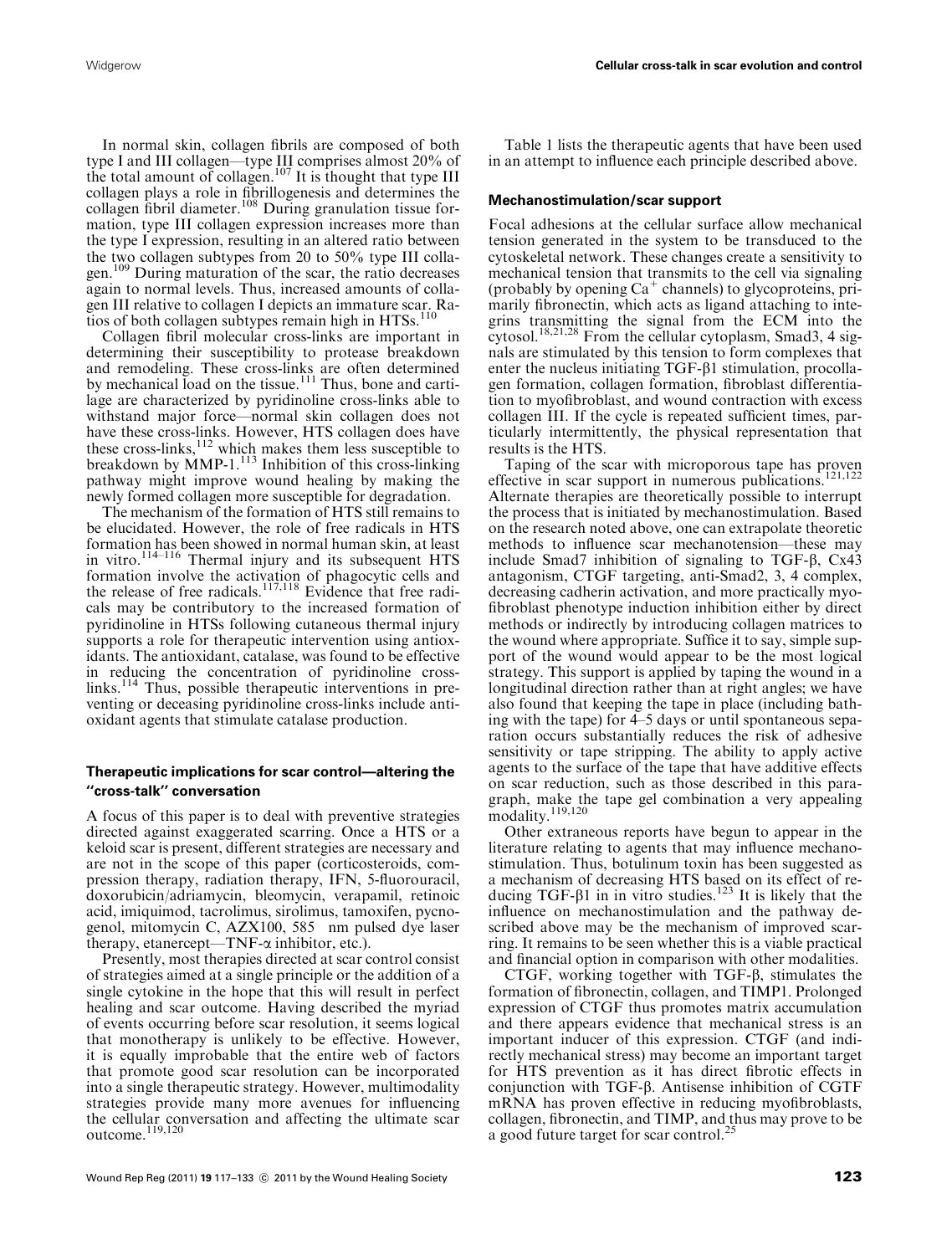## **Table 1.** Therapies directed at scar control (preventatives)

| Principle                  | Agent                                             | Proposed mode of action                                                                                                                                                                                                                                               | References                                                                         |
|----------------------------|---------------------------------------------------|-----------------------------------------------------------------------------------------------------------------------------------------------------------------------------------------------------------------------------------------------------------------------|------------------------------------------------------------------------------------|
| Mechanosupport             | Tape                                              | Support of the scar decreasing<br>mechanical stress<br>Decreasing profibrotic signaling                                                                                                                                                                               | Reiffel and colleagues <sup>121,122</sup>                                          |
|                            | Botulinum toxin                                   | Decreased movement and<br>tension<br>Decreased TGF- $\beta$ stimulation                                                                                                                                                                                               | Xiao et al. <sup>123</sup>                                                         |
|                            | Antisense CTGF                                    | Decreased TGF-ß-induced<br>stimulation of myofibroblast,<br>collagen, fibronectin, TIMP<br>usually induced by mechanical<br>stress of the fibroblast                                                                                                                  | Sisco et al. <sup>25</sup>                                                         |
| Hydration/occlusion        | Silicone<br>Dimethicone                           | Decreased TEWL: decreased<br>cytokines—IL- $\beta$ , TNF- $\alpha$ ;<br>decreased TGF- $\beta$ production of<br>collagen                                                                                                                                              | Chan and colleagues <sup>124-127</sup>                                             |
|                            | <b>Bulbine frutescens</b>                         | As above                                                                                                                                                                                                                                                              | Widgerow et al. <sup>119,120</sup>                                                 |
|                            | Onion extract                                     | As above                                                                                                                                                                                                                                                              | Draelos and colleagues <sup>128-130</sup>                                          |
|                            | Oils                                              | As above                                                                                                                                                                                                                                                              | Widgerow et al. <sup>119,120</sup>                                                 |
|                            | Skin substitutes/matrices                         | Appear to switch off<br>mechanotension receptors via<br>cadherins or other tension<br>receptors                                                                                                                                                                       | Ehrlich et al. <sup>26</sup>                                                       |
| Controlled<br>inflammation | Human recombinant TGF-β3                          | Decrease matrix deposition<br>Decrease collagen and                                                                                                                                                                                                                   | Lee and colleagues <sup>131,132</sup>                                              |
|                            | Centella asiatica                                 | fibronectin production<br>Stimulation of TGF-β3,<br>decreased $TGF-\beta1; decreased$<br>matrix deposition including<br>collagen and fibronectin;<br>increased IL-10; decreased IL-6;<br>Increased Smad7; decreased<br>Smad2, 3, -4 complex iNOS,<br>COX-2 inhibition | Capon and colleagues <sup>133-147</sup>                                            |
|                            | Human recombinant IL-10<br>$TGF-\beta$ antibodies | Decreased synthesis TGF- $\beta$<br>Decreased collagen production,<br>decreased TIMP, increased<br>matrix breakdown                                                                                                                                                   | Bush et al. <sup>148</sup><br>Choi and colleagues <sup>149,150</sup>               |
|                            | Mannose-6-phosphate<br>bFGF                       | Natural antagonist to TGF-β<br>Stimulates MMP-1; decreases<br>myofibroblast transformation;                                                                                                                                                                           | Huang and colleagues <sup>151,152</sup><br>Bates and colleagues <sup>153-155</sup> |
|                            | Hepatocyte GF<br>Antisense Cx43                   | increases angiogenesis<br>Antifibrotic<br>Cx43 displace Smad2, 3<br>encouraging complex with<br>Smad4 and TGF- $\beta$ stim;<br>antisense oppose this<br>conflicting evidence                                                                                         | Ono and colleagues <sup>156-158</sup><br>Aoki and colleagues <sup>159-161</sup>    |
|                            | Stratifin (14-3-3) ( $\pm$ aspirin)               | Up-regulate MMP-1 release<br>from fibroblasts                                                                                                                                                                                                                         | Abdollahi et al. <sup>162</sup>                                                    |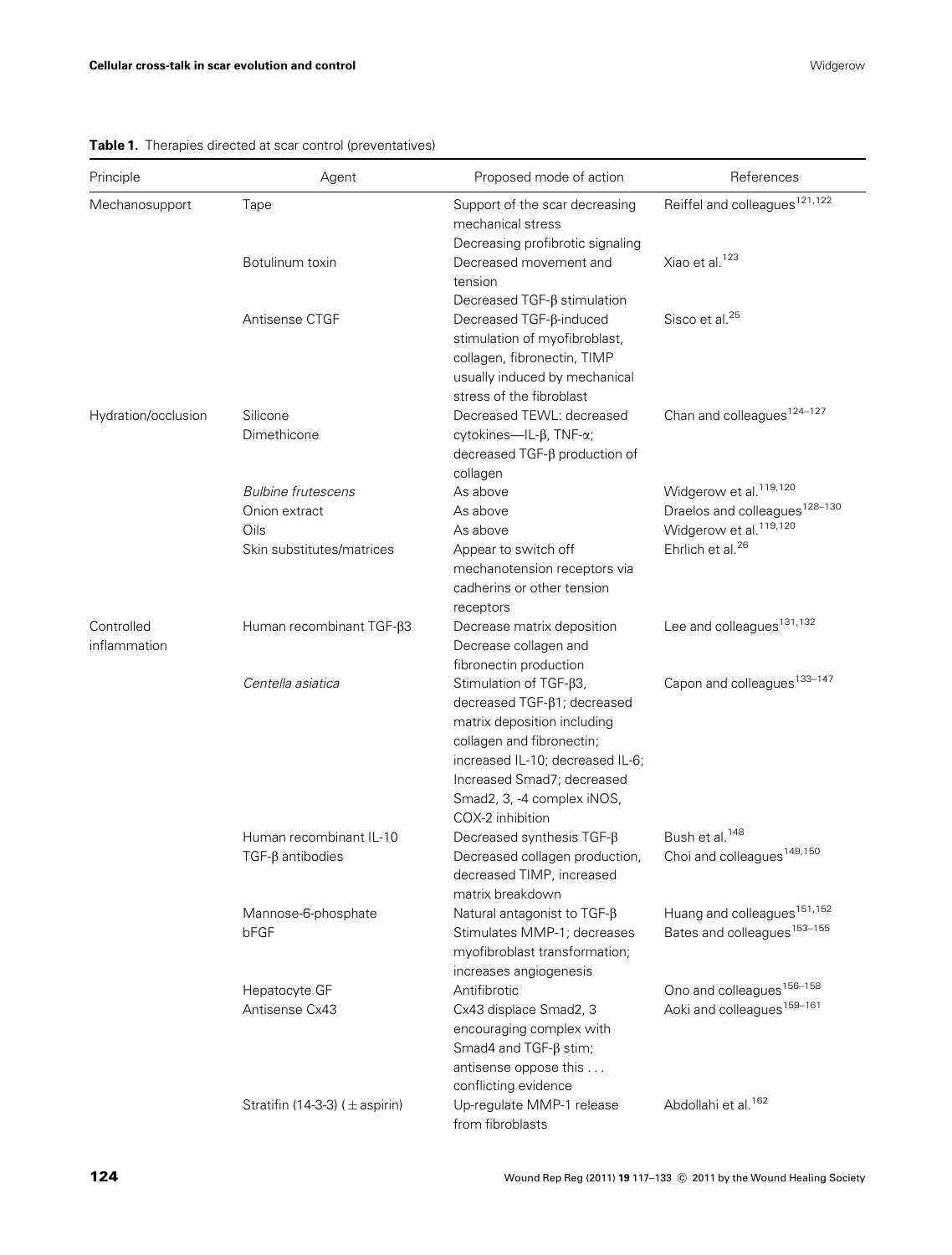|                                | PDGF receptor inhibitors<br>PGE <sub>2</sub> | Inhibit fibrogenesis<br>Inhibit myofibroblast<br>differentiation                                               | Mori et al. <sup>163</sup><br>Parekh et al. <sup>100</sup>                      |
|--------------------------------|----------------------------------------------|----------------------------------------------------------------------------------------------------------------|---------------------------------------------------------------------------------|
|                                | Interferon                                   | Natural antagonist of<br>fibrogenesis                                                                          |                                                                                 |
|                                | Oleuropein                                   | Proteasome stimulant; inhibitor<br>COX-2; antioxidant; VEGF,<br>MMP-2, -9, and -13 by reducing<br>COX-2 levels | Huang and colleagues <sup>95,96,164-168</sup>                                   |
| Collagen and ECM<br>remodeling | C. asiatica                                  | Regulation $TGF-B$ to balance<br>collagen III/I ratios; antioxidant<br>against pyridinilone linkages           | Zhang and colleagues <sup>134,144</sup>                                         |
|                                | Oleuropein                                   | Antioxidant—pyridinole cross-<br>linking                                                                       | Puel <sup>168</sup>                                                             |
|                                | B. frutescens<br>Recombinant human decorin   | Decorin like tetrapeptides<br>Anti-TGF- $\beta$ 1; decreased<br>collagen production                            | Widgerow et al. <sup>119,120</sup><br>Visioli and colleagues <sup>169-171</sup> |

TGF, transforming growth factor; CTGF, connective tissue growth factor; COX, cyclooxygenase; VEGF, vascular endothelial growth factor; MMP, matrix metalloproteinase; TEWL, transepidermal water loss; IL, interleukin; TIMP, tissue inhibitors of metalloproteinase; ECM, extracellular matrix; TNF, tumor necrosis factor; PDGF, platelet-derived growth factor; PGE, prostaglandin E; FGF, fibroblast growth factor.

#### **Hydration/occlusion**

Hydration of the stratum corneum appears to result in reduced TEWL, reduced inflammatory cytokine release, and reduced  $TGF-\beta1$  stimulation with direct impact on the scar outcome.<sup>31,33,35</sup> This would appear to be the modus operandi of many of the current scar therapies on the market today.

The most effective barrier to TEWL and stratum corneum breach is silicone, either in the form of sheeting or gels<br>(dimethicone).<sup>124–127</sup> In addition, the gel derived from the plant bulbine frutescens has been found to be effective as a hydrating agent—the glycoproteins of this plant extract are large and remain on the surface of the skin long enough<br>to produce effective hydration of the skin.<sup>119,120</sup>

A further novel patented approach to combining scar support and hydration/occlusion is by application of a gel including dimethicone silicone, hydrating agents, and inflammatory controlling components to the surface of the tape. This results in a saturated tape through which actives of the gel are absorbed creating an ideal occlusive dressing<br>for managing scars.<sup>120</sup>

Onion extract, that is, extract of Allium cepa is being used as an antiscarring agent. The clinical studies have varied inconsistent reports of efficacy,<sup>128,129,172</sup> as have the in vitro studies. Although no major improvements were seen in HTS in the rabbit ear model<sup>130</sup> as opposed to asiaticoside, <sup>94</sup> realignment of collagen in a more orderly fashion was noted. This beneficial effect may well be occurring on the basis of hydration of the wound.

A multitude of antiscarring agents present in the marketplace are expected to have some beneficial scar outcome purely on the basis of their hydrative properties. These agents affect merely one aspect of scar control—hydration—as opposed to multimodality formulations aimed at dealing with a number of principles of scar control simultaneously.<sup>120</sup>

#### **Managed inflammation**

The inflammatory sequence in wound healing and scar formation presents a host of different possible pathways for manipulation. Many of them are interlinked and have common-end effects even if the pathways differ. Thus, the process of histamine release, substance P, nociceptors, mast cells likely share a common pathway of IL-4, -6, TNF- $\alpha$ , and TGF- $\beta$  stimulation, which can be challenged by antihistamines. Although this provides a theoretic pathway for scar control, very little substantive work has been done on the basis of antihistaminic therapy and the major benefits at this stage appear to be symptomatic—<br>pruritis, pain relief, and the like.<sup>173,174</sup>

Maturation of the inflammatory process involves a progressive increase in TGF-b3. This growth factor isoform appears to be involved in cessation of matrix deposition.<sup>175</sup> TGF- $\beta$ 3 reduces fibronectin and collagen deposition and is considered potently antifibrotic.<sup>131</sup> Increased levels are thus desirable in scar control strategies. This can be achieved indirectly via certain plant extracts (Centella asiatica) or directly derived via human recombinant TGFb3—avotermin (Juvista, Renovo, Manchester, UK), which will be released in the future. This new medication has shown promise in a phase I trial and 2 phase II trials completed in the United Kingdom.<sup>132</sup>

Interleukins are intimately involved in the inflammatory process, predominantly not only as stimulators of inflammation controlling inflammatory cell adhesion and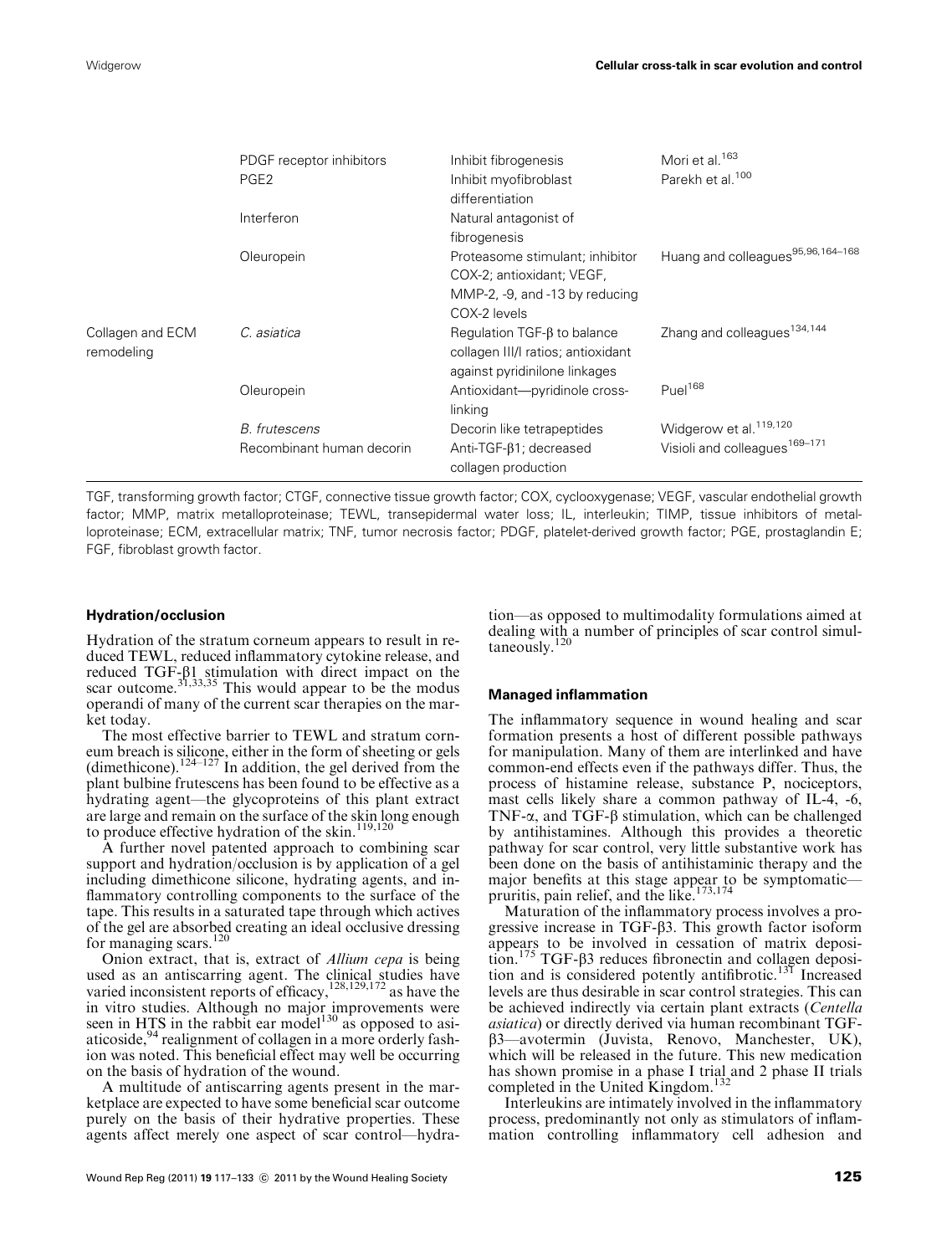migration but also stimulating the proliferation of keratinocytes and fibroblasts. The exception to this is IL-10, which is found in significant amounts in fetal scarless healing. It appears that IL-10 inhibits TGF- $\beta$  synthesis. In IL-10-deficient mice, adding IL-10 reverts the process to scarred healing suggesting that IL-10 plays a significant role in scarless fetal wound repair.<sup>57,65</sup> This is in apparent conflict to research reported earlier which labels Th2 cells (including elaboration of IL-10) as profibrotic.53,57,101 IL-10 has been developed by Renovo—Prevascar, a human recombinant IL-10 formulation. Preclinical experiments have showed that application of Prevascar to the margins of acute incisional wounds by intradermal injection decreases subsequent scarring.<sup>148</sup> Results are awaited in forthcoming years and resolution of this apparent contradiction in research is sought.

A natural target for reducing scarring would be TGF- $\beta$ 1, the trigger for collagen production and myofibroblast phenotype transformation. Various studies have used TGF antagonists and monoclonal antibodies with reasonable results.<sup>149,150</sup> Unfortunately,  $TGF-<sub>β</sub>$  plays pleiotrophic physiological roles with different effects occurring at different times. Thus, timing of targeting would be important, tends to complicate such therapy, and has impacted on these studies. Allied to this, mannose-6-phosphate has been identified as a natural antagonist to TGF-β. Trials are being conducted on its use as collagen inhibitors pri-<br>marily in tendon repair.<sup>151,152</sup>

bFGF activates and stimulates the activity of MMP-1. It also stimulates angiogenesis, cellular differentiation, and impedes phenotypic fibroblast change to myofibroblast. In vivo and in vitro studies have shown encouraging results with intradermal injections appearing to optimize scarring in treated cases.<sup>153–155</sup>

Hepatocyte growth factor was identified as being important in the regeneration of hepatocytes.<sup>156</sup> Additionally it has angiogenic, angioprotective, and antifibrotic activities,157,158 hence the interest in scar control. In vitro studies have been performed but at this stage more studies are awaited before formulating decisions on its efficacy.

Cx43 connexin protein studies on scarring have been confusing. As previously described, CX43 can displace Smad2, 3, from their microtubules making more available for amalgamation with Smad4 and translocation into the nucleus, promoting TGF- $\beta$  production.<sup>24</sup> Application of Cx43 antisense oligonucleotides to skin wounds on mice was reported to reduce infiltration of inflammatory cells, accelerate healing, and reduce the overall area of granulation tissue formation after skin wounding in mice.<sup>159</sup> Subsequent work showed benefits of Cx43 antisense to reduced scarring after cutaneous thermal injury.<sup>160</sup> In addition, other reports showed enhanced expression of collagen and evidence of increased rates of granulation-tissue formation.<sup>161</sup> This conflict in outcome may again show the difficulty in attempting to influence  $TGF- $\beta$ 1 directly$ these effects often being temporal and dependent on the status of the surrounding ECM.

The importance of PDGF and IL-4 in HTS production has been described. PDGF-receptor inhibitors can successfully prevent the development of fibrosis suggesting that inhibition of fibrogenesis, and not just inflammation, is critical to antifibrotic treatment.<sup>163</sup> Clearance of the ECM via MMP-1 induction is associated with stratifin,

combination with acetyl salicylic acid (ASA), relying on its antiinflammatory effect, have shown promising results.<sup>162</sup> As with many agents described above, timing of intervention with various combinations is very important in HTS prevention. When intervening at the early postinjury stage, the aim is to limit ECM accumulation but not wound closure. In particular, apoptosis of myofibroblasts can be detected 12 days after wounding, and is believed to peak at day 20 in normal scar formation. Early intervention by agents such as ASA can be complicated by weakened stretched scars—thus defining the exact timing of intervention is important.

Additional therapies that have been widely used with very little good evidence for their topical use include hydrocortisone, vitamin E, petrolatums, and oils. Potential problems that have been highlighted in publications about these agents include scar weakening, stretching, contact dermatitis, and hypersensitivities.<sup>176–179</sup>

Laser-assisted surgical healing (LASH) has been promoted for immediate use following surgery with reportedly good results.<sup>180</sup> Mechanisms for scar improvement have yet to elucidated, but here again practical financial realities have impact. The theory of heat shock protein activation and its effect on TGF- $\beta$  still needs clarification.<sup>180</sup> One would also need to be cautious of superficial burns and the potential for infection in these cases. Lastly, it remains to be seen whether consistently good results can be obtained—thus far reports are conflicting.

Data reported suggest that low levels of COX-2 expression and  $PGE_2$  may be necessary for the scarless repair of fetal skin. With the demonstration that COX-2 and its products enhance scarring, the availability of COX-2 inhibitors offers a potential way to mediate scar tissue production in adult  $\sin^{97-99}$ 

We have been particularly interested in plant extracts with effect on various phases of scar control. Triterpenic fractions of C. asiatica and phenolic extracts of olive oil, oleuropein, for example, have showed multiple beneficial properties in controlling fibrogenesis. These extracts have been showed to increase Smad7, increase TGF-β3, decrease TGF-b1, decrease COX-2, increase proteasome activation, and display potent antioxidant effects. The combination is therefore elegant in synergy toward scar control.94–96,120,133–147,164–168

#### **Collagen remodeling**

The sequence of collagen and ECM remodeling is important in initiating scar maturity. Collagen subtypes, ratios of collagen I to III, uniform arrangement of fibers within the fibrillogenesis sequence, cross-linking, and final wound strength are all important factors in the final scar outcome. During this phase, myofibroblast apoptosis occurs and decorin replaces HA as a dominant glycoprotein in the ECM with inhibitory and regulatory effects on  $TGF-\beta$  and collagen production.<sup>169</sup>

Changing ratios of collagen III to I are taking place (back to 20% collagen III from up to 50%) and fibrillogenesis is occurring constantly during the maturation phase. During this process, packaging of new fibers should be uniform and structured in a nonclumped moiety. The process of fibrillogenesis involves the conversion of procollagen to tropocollagen (nonhelical ends cleaved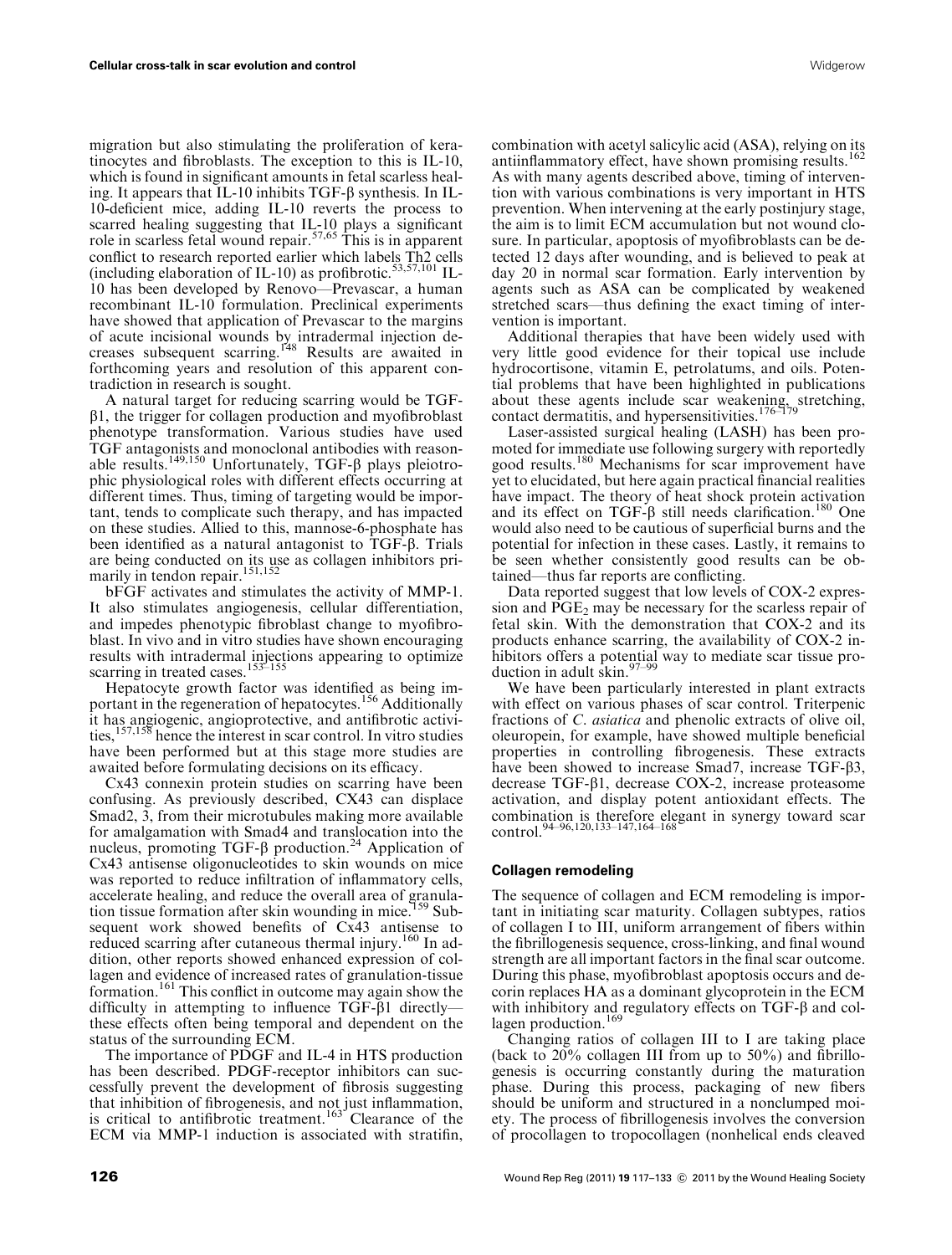off) to fibrils arranged uniformly by ''spacers'' preventing collagen clumping. These spacers are normally provided by decorin.<sup>170</sup> Decorin was found to inhibit cell proliferation and down-regulate TGF-b1 production in keloid fibroblasts. Furthermore, decorin had a down-regulatory effect on type I procollagen production.<sup>171,181,182</sup> Hence, there has been an active interest in decorin-like proteins with tetrapeptides akin to the decorin molecule (bulbine frutescens) for collagen remodeling and structural arrangement.<sup>106</sup>

Collagen cross-linking is important in this remodeling phase—linkages need to be susceptible to MMP breakdown to ensure balanced degradation and neosynthesis. Pyridinoline cross-links, not normally seen in skin, have been reported to occur in HTS. They are able to withstand major force and tend to be resistant to MMP-1 degradation.112–114 This pyridinoline phenomenon has been linked to oxygen radical activity (especially in burns), thus antioxidants appear to have benefit in potential scar reduction. To protect the cells from oxidative damages by oxidants, produced during oxygen metabolism, an antioxidant sys-<br>tem is used by aerobic organisms.<sup>114</sup> The main antioxidant agents such as superoxide dismutase, catalase, glutathione peroxidase, glutathione, ascorbic acid, and tocopherol are important for cellular protection, due to their ability to eliminate free radicals, such as reactive oxygen species.<sup>114</sup> There is an increasing interest in the biochemical functions of natural antioxidant extracts from vegetables, fruits, and medicinal plants, which can become candidates to prevent oxidative damage. Extracts of C. asiatica and oleuropein have showed significant antioxidant capacities.<sup>144,168</sup>

# PRACTICAL PERSPECTIVES GLEANED FROM CURRENT RESEARCH

Although a major amount of information appears to be available which could be construed as confusing and directionless, this research has given us considerable direction in the practical design and application of wound control products. In broad terms, we have adopted the following principles and selected appropriate components for scar control according to these principles:

A multimodality approach to scar control is imperative—as with so many other physiological processes, circumstances are variable, and possible influences on outcome are multiple—thus a multimodality approach increases the odds of success.

Adopting the multimodal approach, we have concentrated on those principles that have good research background related to them—thus Support, Controlled inflammation, Adequate hydration, and Remodeling (SCAR) (maturation) of collagen are the all-encompassing areas where focus is needed.

We have used the patented application of porous tape applied to the scar surface with gel applied to the surface of the tape. The tape provides support while the components of the gel ensure hydration, controlled inflammation, and collagen remodeling (ScarScience™, LITHA Healthcare Ltd, Johannesburg, South Africa).

The gel components comprise extracts of the plant C. asiatica (collagen remodeling, signaling control, antioxidant), dimethicone (hydration), plant extract from bulbine frutescens (hydration and decorin effect), and oleuropein (antiinflammatory, antioxidant, proteasome stimulant). Centella and bulbine plants are propagated and organically grown in South Africa and the extraction process is rigidly controlled.

This combination is used until scar maturation (white appearance of scar, 3–6 months). Tape is left in place until spontaneous separation occurs (4–7 days); patients bathe with tape apply gel to the surface of the tape twice a day.<sup>120</sup> In areas of reduced tension, the process may exclude tape and gel alone may be used.

This approach has proven extremely successful in the prevention of HTSs in  $> 80\%$  of cases and the creation of excellent scars in the majority of these cases.<sup>120</sup> Most importantly, the selection process has involved scientific motivations in all choices of components.

## **CONCLUSION**

Cellular cross-talk forms the backbone of all wound healing processes—scar formation is no exception. New research has translated much of the ''conversation'' that takes place at a cellular level revealing that the structural and functional outcome of individual cells and the organ as a whole are determined by intricate signaling mechanisms from cell to cell, ECM to cell, and within the cells and ECM themselves.<sup>183,184</sup> The keratinocyte, previously thought to be a passive participant, has been highlighted as an extremely important orchestrator of the process with initiation and maintenance of the entire process being dictated by signals related to the status of the cell—this includes mechanotension and pressure on the cell and its attachments, the state of hydration of the surface cells, the stimulus to inflammation, and finally the remodeling and final touches to the maturing scar tissue.

This interwoven multitude of functions, often occurring simultaneously, makes a multipronged approach to scar control seem more logical than an attempt at targeting one component of the process. We have found the multimodality approach to scarring control to show sig-<br>nificant benefits.<sup>119,120</sup> This approach allows us to elegantly combine agents active in relation to all the principles elaborated above. By using tape (in larger scars) to support more extensive scars and saturating the tape with agents actively hydrating, lubricating, controlling inflammation, and encouraging controlled remodeling, the action is multidirectional and more assured of success. This has been confirmed in clinical studies.<sup>120</sup> In smaller scars (including acne scars), gel alone is used. Although much has been revealed concerning this ongoing cellular cross-talk, the fluent conversation is yet to be unearthed. Future directions should take into account the micromolecular processes that influence scar outcome. Changing or controlling signaling at a molecular level interrupting this cross-talk between cells and ground substance may alter the ''conversation'' that influences scar outcome. Agents are available and need to be selected according to these desired actions. This ''micromanagement'' has brought us closer to understanding and translating the language of scar evolution and control.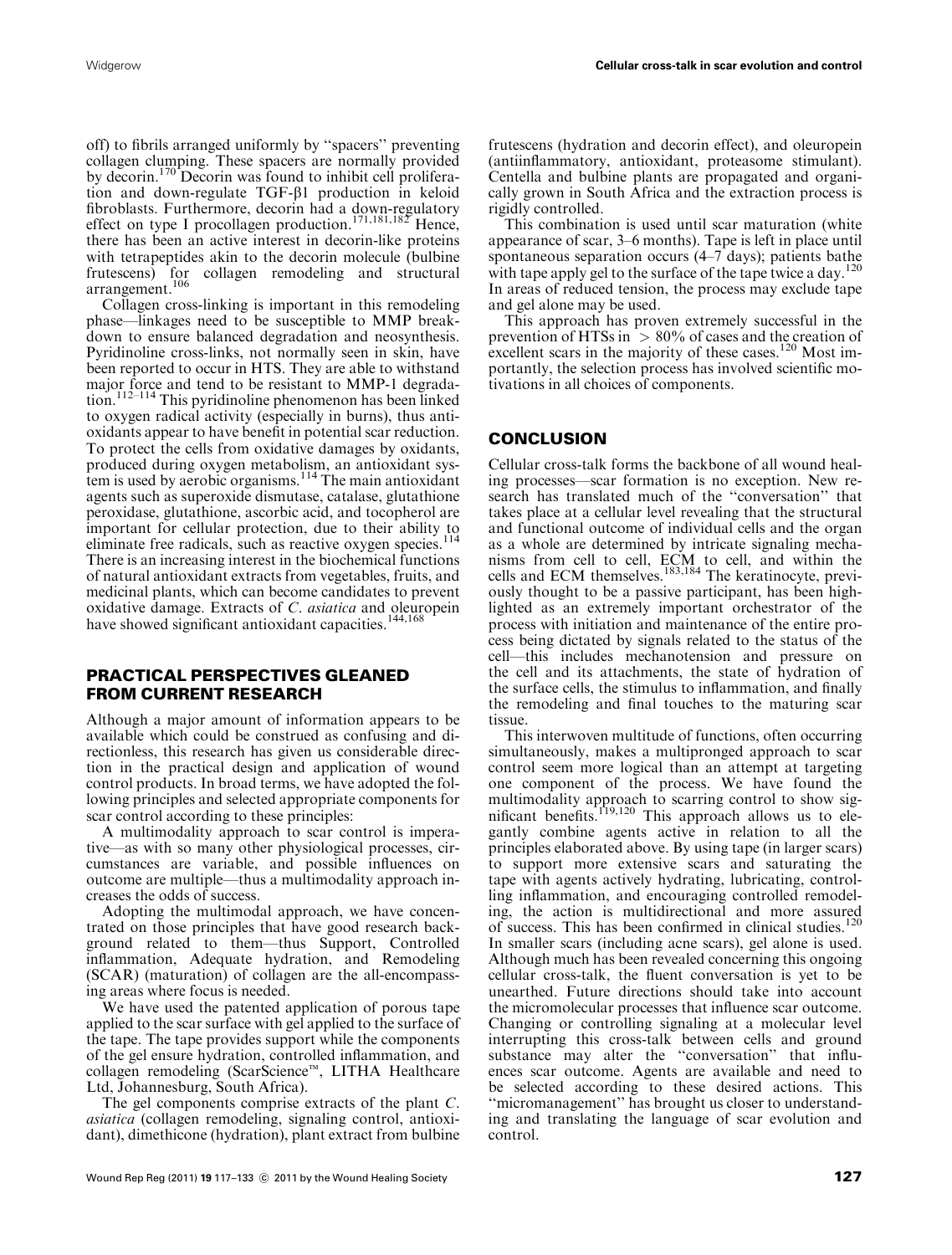## ACKNOWLEDGMENTS

Professor Widgerow is consultant to LITHA Healthcare (South Africa); Smith & Nephew (UK, South Africa, United States); Omnimed (South Africa); Sirius scientific (South Africa); Southern Medical (South Africa).

This article was written and researched independently without any influence or input from the companies listed above. No financial support was received for this work.

### REFERENCES

- 1. Elliot D, Cory-Pearce R, Rees GM. The behaviour of presternal scars in a fair-skinned population. Ann R Coll Surg Engl 1985; 67: 238–40.
- 2. Meyer M, McGrouther DA. A study relating wound tension to scar morphology in the presternal scar using Langers technique. Br J Plast Surg 1991; 44: 291–4.
- 3. Sommerlad BC, Creasey JM. The stretched scar: a clinical and histological study. Br J Plast Surg 1978; 3: 34–45.
- 4. Eckes B, Nischt R, Krieg T. Cell–matrix interactions in dermal repair and scarring. Fibrogenesis Tissue Repair 2010; 3:  $4-15$
- 5. Schultz GS, Wysocki A. Interactions between extracellular matrix and growth factors in wound healing. Wound Repair Regen 2009; 17: 153–62.
- 6. Bissell MJ, Hall HG, Parry G. How does the extracellular matrix direct gene expression? J Theor Biol 1982; 99: 31-68.
- 7. Reichelt J. Mechanotransduction of keratinocytes in culture and in the epidermis. Eur J Cell Biol 2007; 86: 807–16.
- 8. Katsumi A, Naoe T, Matsushita T, Kaibuchi K, Schwartz MA. Integrin activation and matrix binding mediate cellular responses to mechanical stretch. J Biol Chem 2005; 280: 16546–9.
- 9. Katsumi A, Orr AW, Tzima E, Schwartz MA. Integrins in mechanotransduction. J Biol Chem 2004; 279: 12001–4.
- 10. Jalali S, del Pozo MA, Chen K, Miao H, Li Y, Schwartz MA, Shyy JY, Chien S. Integrin-mediated mechanotransduction requires its dynamic interaction with specific extracellular matrix (ECM) ligands. Proc Natl Acad Sci USA 2001; 98: 1042–6.
- 11. Tomasek JJ, Gabbiani G, Hinz B, Chaponnier C, Brown RA. Myofibroblasts and mechano-regulation of connective tissue remodelling. Nat Rev Mol Cell Biol 2002; 3: 349–63.
- 12. Hinz B. Masters and servants of the force: the role of matrix adhesions in myofibroblast force perception and transmission. Eur J Cell Biol 2006; 85: 175-81.
- 13. Gabbiani G. The myofibroblast in wound healing and fibrocontractive diseases. J Pathol 2003; 200: 500-3.
- 14. Grinnell F. Fibroblast biology in three-dimensional collagen matrices. Trends Cell Biol 2003; 13: 264–9.
- 15. Velling T, Risteli J, Wennerberg K, Mosher DF, Johansson S. Polymerization of type I and III collagens is dependent on fibronectin and enhanced by integrins alpha 11beta 1 and alpha 2beta 1. J Biol Chem 2002; 277: 37377–81.
- 16. Trebaul A, Chan EK, Midwood KS. Regulation of fibroblast migration by tenascin-C. Biochem Soc Trans 2007; 35 (Part 4): 695–7.
- 17. Swindle CS, Tran KT, Johnson TD, Banerjee P, Mayes AM, Griffith L, Wells A. Epidermal growth factor (EGF)-like repeats of human tenascin-C as ligands for EGF receptor. J Cell Biol 2001; 154: 459–68.
- 18. Chiquet M, Gelman L, Lutz R, Maier S. From mechanotransduction to extracellular matrix gene expression in fibroblasts. Biochim Biophys Act 2009; 1793: 911–20.
- 19. Wipff PJ, Rifkin DB, Meister JJ, Hinz B. Myofibroblast contraction activates latent TGF-beta1 from the extracellular matrix. J Cell Biol 2007; 179: 1311–23.
- 20. Lindahl GE, Chambers RC, Papakrivopoulou J, Dawson SJ, Jacobsen MC, Bishop JE, Laurent GJ. Activation of fibroblast procollagen alpha 1(I) transcription by mechanical strain is transforming growth factor-beta-dependent and involves increased binding of CCAAT-binding factor (CBF/ NF-Y) at the proximal promoter. *J Biol Chem 2002*; 277: 6153–61.
- 21. Munevar S, Wang Y, Dembo M. Regulation of mechanical interactions between fibroblasts and the substratum by stretch-activated Ca<sup>2+</sup> entry. J Cell Sci 2004; 117: 85–92.
- 22. Ko KS, Arora PD, McCulloch CAG. Cadherins mediate intercellular mechanical signaling in fibroblasts by activation of stretch-sensitive calcium-permeable channels. J Biol Chem 2001; 276: 35967–77.
- 23. ten Dijke P, Hill C. New insights into TGF-beta-Smad signaling. Trends Biochem Sci 2004; 29: 265–73.
- 24. Dai P, Nakagami T, Tanaka H, Hitomi T, Takamatsu T. Cx43 mediates  $TGF- $\beta$  signaling through competitive smads$ binding to microtubules. Mol Biol Cell 2007; 18: 2264-73.
- 25. Sisco M, Kryger ZB, O'Shaughnessy KD, Kim PS, Schultz GS, Ding XZ, Roy NK, Dean NM, Mustoe TA. Antisense inhibition of connective tissue growth factor (CTGF/CCN2) mRNA limit hypertrophic scarring without affecting wound healing in vivo. Wound Rep Regen 2008; 16: 661-73.
- 26. Ehrlich HP, Allison GM, Leggett M. The myofibroblast, cadherin,  $\alpha$  smooth muscle actin and the collagen effect. Cell Biochem Funct 2004; 24: 63–70.
- 27. Martinac B. Mechanosensitive ion channels: molecule of mechanotransduction. J. Cell Sci 2004; 117: 2449–60.
- 28. Li C, Xu Q. Mechanical stress-initiated signal transduction in vascular smooth muscle cells in vitro and in vivo. Cell Signal 2007; 19: 881–91.
- 29. Sawada Y, Sone K. Hydration and occlusion treatment for hypertrophic scars and keloids. Br J Plast Surg 1992; 45: 599–603.
- 30. Mustoe TA, Cooter RD, Gold MH, Hobbs FD, Ramelet AA, Shakespeare PG, Stella M, Téot L, Wood FM, Ziegler UE. International clinical recommendations on scar management (review). Plast Reconstr Surg 2002; 110: 560–71.
- 31. Sawada Y, Urushidate S, Nihei Y. Hydration and occlusive treatment of a sutured wound. Ann Plast Surg 1998; 41: 508–12.
- 32. Mustoe TA. Evolution of silicone therapy and mechanism of action in scar management. Aesthet Plast Surg 2008; 32: 82–92.
- 33. Tandara AA, Mustoe TA. The role of the epidermis in the control of scarring: evidence for mechanism of action for silicone gel. J Plast Reconstr Aesthet Surg 2008; 61: 1219–25.
- 34. Tandara AA, Mustoe TA. MMP- and TIMP-secretion by human cutaneous keratinocytes and fibroblasts—impact of coculture and hydration. J Plast Reconstr Aesthet Surg 2011; 64: 108–16.
- 35. Gallant-Behm CL, Mustoe TA. Occlusion regulates epidermal cytokine production and inhibits scar formation. Wound Repair Regen 2010; 18: 235–44.
- 36. Greenwel P, Tanaka S, Penkov D, Zhang W, Olive M, Moll J, Vinson C, Di Liberto M, Ramirez F. Tumor necrosis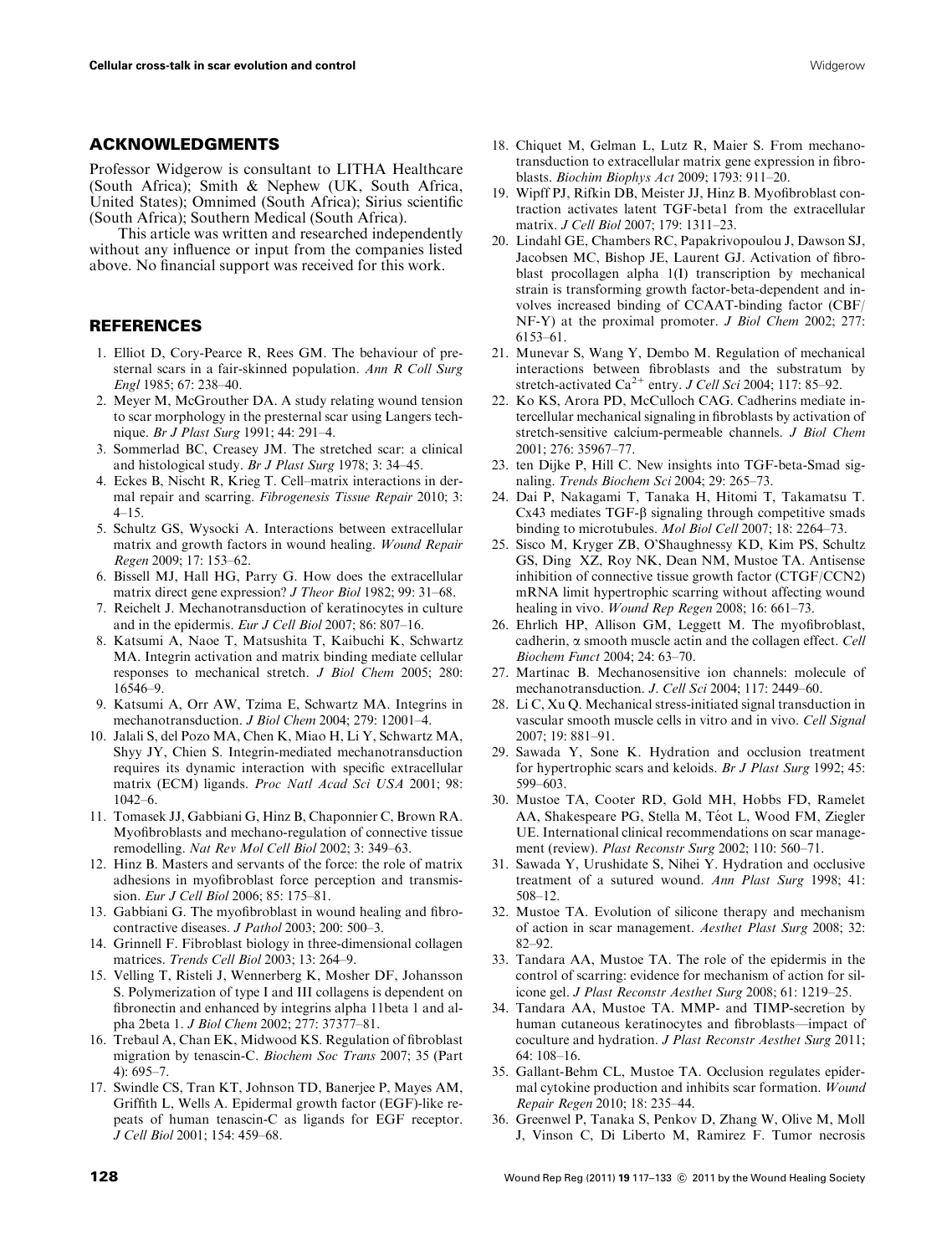factor alpha inhibits type I collagen synthesis through repressive CCAAT/enhancer-binding proteins through repressive. Mol Cell Biol 2000; 20: 912–8.

- 37. Kouba DJ, Chung KY, Nishiyama T, Vindevoghel L, Kon A, Klement JF, Uitto J, Mauviel A. Nuclear factor-kappa B mediates TNF-alpha inhibitory effect on alpha 2(I) collagen (COL1A2) gene transcription in human dermal fibroblasts. J Immunol 1999; 162: 4226–34.
- 38. Bock O, Yu H, Zitron S, Bayat A, Ferguson M, Mrowietz U. Studies of transforming growth factors beta 1-3 and their receptors I and II in fibroblasts of keloid and hypertrophic scars. Acta Derm Venereol 2005; 85: 216–20.
- 39. Lee T, Chin G, Kim W, Chau D, Gittes G, Longaker M. Expression of transforming growth factor beta 1, 2 and 3 proteins in keloids. Ann Plast Surg 1999; 43: 179–84.
- 40. ten Dijke P, Hill C. New insights into TGF-beta-Smad signalling. Trends Biochem Sci 2004; 29: 265–73.
- 41. Flanders K. Smad3 as a mediator of the fibrotic response. Int J Exp Pathol 2004; 86: 47–64.
- 42. Kopp J, Pries E, Said H, Hafemann B, Wickert L, Gressner A, Pallua N, Dooley S. Abrogation of transforming growth factor-beta signaling by Smad 7 inhibits collagen gel contraction of human dermal fibroblasts. J Biol Chem 2005; 280: 21570–6.
- 43. Nakao A, Afrakhte M, Moren A, Nakayama T, Christian J, Heuchel R, Itoh S, Kawabata M, Heldin N, Heldin C, ten Dijke P. Identification of Smad 7, a TGF-beta-inducible antagonist of TGF-beta signalling. Nature 1997; 389: 549–51.
- 44. Singer AJ, Clark RA. Cutaneous wound healing. N Engl J Med 1999; 341: 738–46.
- 45. White CR. Alterations of collagen and elastin. In: Barnhill RL, Crowson AN, editors. Textbook of dermatopathology. New York: McGraw Hill, 2004: 349–55.
- 46. Chen W, Fu X, Ge S, Sun T, Zhou G, Jiang D, Sheng Z. Ontogeny of expression of transforming growth factor-beta and its receptors and their possible relationship with scarless healing in human fetal skin. Wound Repair Regen 2005; 13: 68–75.
- 47. Wilgus TA, Bergdall VK, Tober KL, Hill KJ, Mitra S, Flavahan NA, Oberyszyn TM. The impact of cyclooxygenase-2 mediated inflammation on scarless fetal wound healing. Am J Pathol 2004; 165: 753–61.
- 48. Werner S, Grose R. Regulation of wound healing by growth factors and cytokines. Physiol Rev 2003; 83: 835–70.
- 49. Moyer K, Saggers G, Ehrlich H. Mast cells promote fibroblast-populated collagen lattice contraction through gap junction intercellular communication. Wound Repair Regen 2004; 12: 269–75.
- 50. Sheridan RL, Tompkins RG. What's new in burns and metabolism. J Am Coll Surg 2004; 198: 243–63.
- 51. Saika S, Ikeda K, Yamanaka O, Flanders KC, Okada Y, Miyamoto T, Kitano A, Ooshima A, Nakajima Y, Ohnishi Y, Kao WW. Loss of tumor necrosis factor alpha potentiates transforming growth factor beta-mediated pathogenic tissue response during wound healing. Am J Pathol 2006; 168: 1848–60.
- 52. Aarabi S, Longaker MT, Gurtner GC. Hypertrophic scar formation following burns and trauma: new approaches to treatment. PLoS Med 2007; 4: 1–5.
- 53. Armour A, Scott PG, Tredget EE. Cellular and molecular pathology of HTS: basis for treatment. Wound Rep Regen 2007; 15: S6–17.
- 54. Gailit J, Marchese MJ, Kew RR, Gruber BL. The differentiation and function of myofibroblasts is regulated by mast cell mediators. J Invest Dermatol 2001; 117: 1113–9.
- 55. Kendall JC, Li XH, Galli SJ, Gordon JR. Promotion of mouse fibroblast proliferation by IgE-dependent activation of mouse mast cells: role for mast cell tumor necrosis factoralpha and transforming growth factor-beta 1. J Allergy Clin Immunol 1997; 99: 113–23.
- 56. Kupietzky A, Levi-Schaffer F. The role of mast cell-derived histamine in the closure of an in vitro wound. Inflamm Res 1996; 45: 176–80.
- 57. van der Veer W, Bloemen MCT, Ulrich MMW, Molema G, van Zuijlen PP, Middelkoop E, Niessen FB. Potential cellular and molecular causes of hypertrophic scar formation. Burns 2009; 35: 15–29.
- 58. Chen L, Liu S, Li SR, Cong L, Wu JL, Wang ZX. Influence of substance P on the release of histamine in the human hypertrophic scar tissue. Zhonghua Shao Shang Z Zhi 2006; 22: 192–4.
- 59. Werner S, Grose R. Regulation of wound healing by growth factors and cytokines. Physiol Rev 2003; 83: 835–70.
- 60. Niessen FB, Spauwen PH, Schalkwijk J, Kon M. On the nature of hypertrophic scars and keloids: a review. Plast Reconstr Surg 1999; 104: 1435–58.
- 61. Ishida Y, Gao JL, Murphy PM. Chemokine receptor CX3CR1 mediates skin wound healing by promoting macrophage and fibroblast accumulation and function. J Immunol 2008; 180: 569–79.
- 62. Wynn T. Cellular and molecular mechanisms of fibrosis. J Pathol 2008; 214: 199–210.
- 63. Tredget EE, Yang L, Delehanty M, Shankowsky H, Scott PG. Polarized Th2 cytokine production in patients with hypertrophic scar following thermal injury. J Interferon Cytokine Res 2006; 26: 179–89.
- 64. Niessen FB, Schalkwijk J, Vos H, Timens W. Hypertrophic scar formation is associated with an increased number of epidermal Langerhans cells. J Pathol 2004; 202: 121-9.
- 65. Liechty KW, Kim HB, Adzick NS, Crombleholme TM. Fetal wound repair results in scar formation in interleukin-10-deficient mice in a syngeneic murine model of scarless fetal wound repair. J Pediatr Surg 2000; 35: 866–72, discussion 72–3.
- 66. Tanaka A, Hatoko M, Tada H, Iioka H, Niitsuma K, Miyagawa S. Expression of p53 family in scars. J Dermatol Sci 2004; 34: 17–24.
- 67. Akasaka Y, Fujita K, Ishikawa Y, Asuwa N, Inuzuka K, Ishihara M, Ito M, Masuda T, Akishima Y, Zhang L, Ito K, Ishii T. Detection of apoptosis in keloids and a comparative study on apoptosis between keloids, hypertrophic scars, normal healed flat scars, and dermatofibroma. Wound Rep Regen 2001; 9: 501–6.
- 68. Stramer BM, Mori R, Martin P. The inflammation–fibrosis link? A Jekyll and Hyde role for blood cells during wound repair. J Invest Dermatol 2007; 127: 1009–17.
- 69. Gill SE, Parks WC. Metalloproteinases and their inhibitors: regulators of wound healing. Int J Biochem Cell Biol 2008; 40: 1334–47.
- 70. Nakamura T, Kuwai T, Kim JS, Fan D, Kim SJ, Fidler IJ. Stromal metalloproteinase-9 is essential to angiogenesis and progressive growth of orthotopic human pancreatic cancer in parabiont nude mice. Neoplasia 2007; 9: 979–86.
- 71. Xie JL, Bian HN, Qi SH, Chen HD, Li HD, Xu YB, Li TZ, Liu XS, Liang HZ, Xin BR, Huan Y. Basic fibroblast growth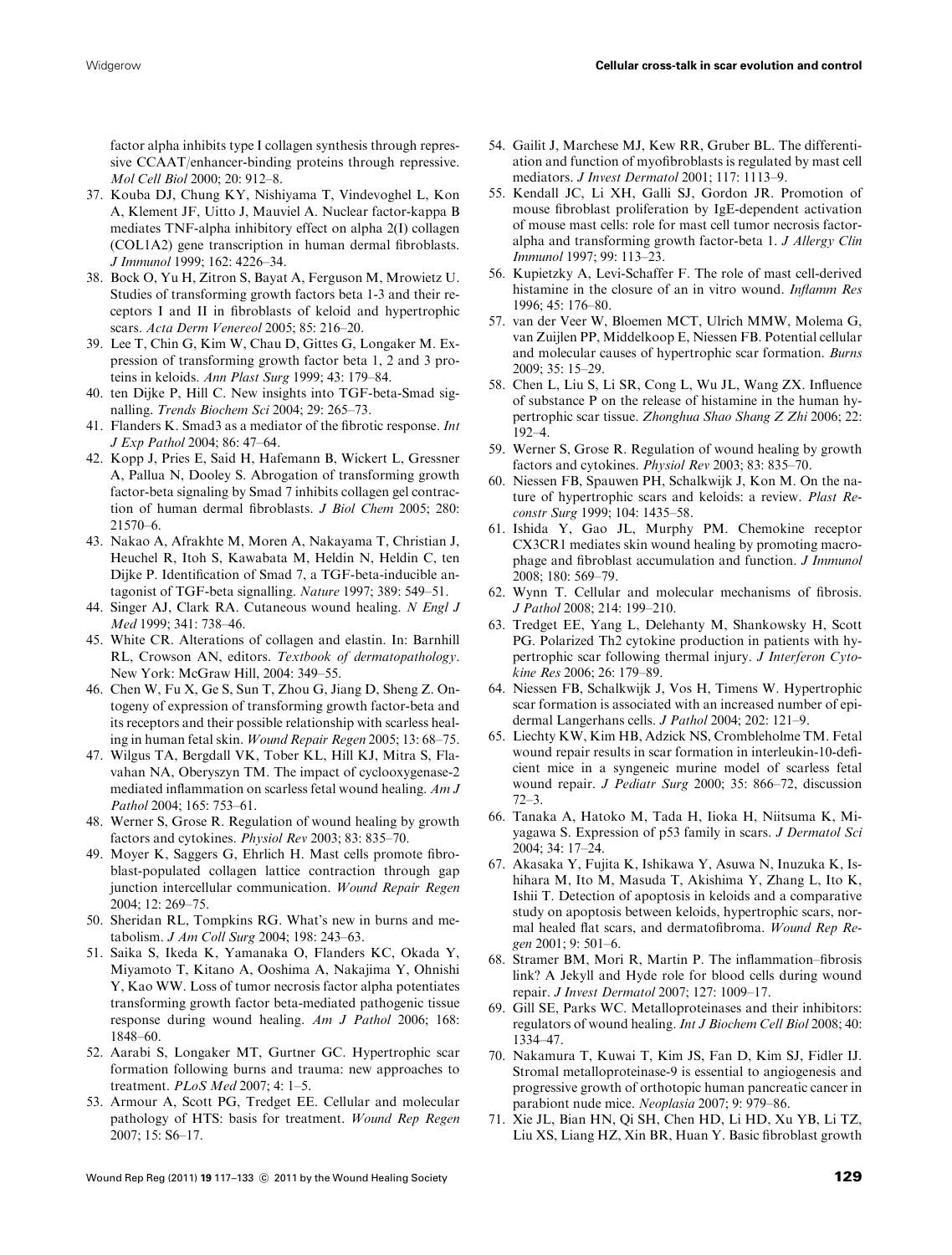factor (bFGF) alleviates the scar of the rabbit ear model in wound healing. Wound Rep Regen 2008; 16: 576–81.

- 72. Freedberg IM, Tomic-Canic M, Komine M, Blumenberg M. Keratins and the keratinocyte activation cycle. J Invest Dermatol 2001; 116: 633–40.
- 73. Graves DT, Nooh N, Gillen T, Davey M, Patel S, Cottrell D, Amar S. IL-1 plays a critical role in oral, but not dermal, wound healing. *J Immunol* 2001; 167: 5316-20.
- 74. Maas-Szabowski N, Szabowski A, Stark HJ, Andrecht S, Kolbus A, Schorpp-Kistner M, Angel P, Fusenig NG. Organotypic cocultures with genetically modified mouse fibroblasts as a tool to dissect molecular mechanisms regulating keratinocyte growth and differentiation. J Invest Dermatol 2001; 116: 816–20.
- 75. Szabowski A, Maas-Szabowski N, Andrecht S, Kolbus A, Schorpp-Kistner M, Fusenig NE, Angel P. c-Jun and JunB antagonistically control cytokine-regulated mesenchymalepidermal interaction in skin. Cell 2000; 103: 745–55.
- 76. Morasso MI, Tomic-Canic M. Epidermal stem cells: the cradle of epidermal determination, differentiation and wound healing. Biol Cell 2005; 97: 173–83.
- 77. Cesarman-Maus G, Hajjar KA. Molecular mechanisms of fibrinolysis. Br J Haematol 2005; 129: 307–21.
- 78. Daniel RJ, Groves RW. Increased migration of murine keratinocytes under hypoxia is mediated by induction of urokinase plasminogen activator. J Invest Dermatol 2002; 119: 1304–9.
- 79. Garner WL. Epidermal regulation of dermal fibroblast activity. Plast Reconstr Surg 1998; 102: 135–9.
- 80. Harrison CA, Gossiel F, Bullock AJ, Sun T, Blumsohn A, Mac Neil S. Investigation of keratinocyte regulation of collagen I synthesis by dermal fibroblasts in a simple in vitro model. Br J Dermatol 2006; 154: 401–10.
- 81. Werner S, Krieg T, Smola H. Keratinocyte-fibroblast interactions in wound healing. J Invest Dermatol 2001; 127: 998– 1008.
- 82. Coulombe PA. Wound epithelialization: accelerating the pace of discovery. J Invest Dermatol 2003; 121: 219–30.
- 83. Andriessen MP, Niessen FB, Van de Kerkhof PC, Schalkwijk J. Hypertrophic scarring is associated with epidermal abnormalities: an immunohistochemical study. J Pathol 1998; 186: 192–200.
- 84. Machesney M, Tidman N, Waseem A, Kirby L, Leigh I. Activated keratinocytes in the epidermis of hypertrophic scars. Am J Pathol 1998; 152: 1133–41.
- 85. Ulrich MM, Verkerk M, Reijnen L, Vlig M, van den Bogaerdt AJ, Middelkoop E. Expression profile of proteins involved in scar formation in the healing process of fullthickness excisional wounds in the porcine model. Wound Repair Regen 2007; 15: 482–90.
- 86. van der Slot AJ, Zuurmond AM, van den Bogaerdt AJ, Ulrich MM, Middelkoop E, Boers W, Karel Ronday H, DeGroot J, Huizinga TW, Bank RA. Increased formation of pyridinoline cross-links due to higher telopeptide lysyl hydroxylase levels is a general fibrotic phenomenon. Matrix Biol 2004; 23: 251–7.
- 87. Inoue I, Kitagawa M, Onozaki K, Hyashi H. Contribution of the constitutive and inducible degradation of Smad3 by the ubiquitin-proteasome pathway to transforming growth factor-b signaling. J Interf Cytok Res 2004; 24: 43–54.
- 88. Moors MA, Mizel SB. Proteasome-mediated regulation of interleukin-1{beta} turnover and export in human monocytes. J Leukoc Biol 2000; 68: 131–6.
- 89. Zhang F, Laiho M. On and off: proteasome and TGF-b signaling. Exp Cell Res 2003; 291: 275–81.
- 90. Attisano L, Wotton L. Signal transduction by the TGF- $\beta$ super-family. Science 2002; 296: 1646-7.
- 91. ten Dijke P, Goumans MJ, Itoh F, Itoh S. Regulation of cell proliferation by Smad proteins. J Cell Physiol 2002; 191: 1–16.
- 92. Hayashi H, Abdollah S, Qiu Y, Cai J, Xu YY, Grinnell BW, Richardson MA, Topper JN, Gimbrone MA Jr, Wrana JL, Falb D. The MAD-related protein Smad7 associates with the TGF receptor and functions as an antagonist of TGF  $\beta$ signalling. Cell 1997; 89: 1165-73.
- 93. Nakao A, Afrakhte M, Moren A, Nakayama T, Christian JL, Heuchel R, Itoh S, Kawabata M, Heldin NE, Heldin CH, ten Dijke P. Identification of Smad7, a TGF-inducible antagonist of TGF-b signalling. Nature 1997; 389: 631–5.
- 94. Ju-Lin X, Shao-Hai Q, Tian-Zeng T, Bin H, Jing-Ming T, Ying-Bin X, Xu-Sheng L, Bin S, Hui-Zhen L, Yong H. Effect of asiaticoside on hypertrophic scar in the rabbit ear model. J Cutan Pathol 2009; 36: 234–9.
- 95. Huang L, Chen CH. Proteasome regulators: activators and inhibitors. Curr Med Chem 2009; 16: 931–9.
- 96. Katsiki M, Chondrogianni N, Chinou I, Rivett AJ, Gonos ES. The olive constituent oleuropein exhibits proteasome stimulatory properties in vitro and confers life span extension of human embryonic fibroblasts. Rejuvenation Res 2007; 10: 157–72.
- 97. Wilgus TA, Vodovotz Y, Vittadini E, Clubbs EA, Oberyszyn TM. Reduction of scar formation in full-thickness wounds with topical celecoxib treatment. Wound Repair Regen 2003; 11: 25–34.
- 98. Muscara MN, McKnight W, Asfaha S, Wallace JL. Wound collagen deposition in rats: effects of an NO-NSAID and a selective COX-2 inhibitor. Br J Pharmacol 2000; 129: 681-6.
- 99. Wilgus TA, Bergdall VK, Tober KL, Hill KJ, Mitra S, Flavahan NA, Oberyszyn TM. The impact of cyclooxygenase-2 mediated inflammation on scarless fetal wound healing. Am J Pathol 2004; 165: 753–61.
- 100. Parekh A, Sandulache VC, Singh T, Cetin S, Sacks MS, Dohar JE, Hebda PA. Prostaglandin E2 differentially regulates contraction and structural reorganization of anchored collagen gels by human adult and fetal dermal fibroblasts. Wound Rep Regen 2009; 17: 88–98.
- 101. Wynn T. Fibrotic disease and the TH1/TH2 paradigm. Nat Rev Immunol 2004; 4: 583–94.
- 102. Medina A, Kilani RT, Carr N, Brown E, Ghahary A. Transdifferentiation of peripheral blood mononuclear cells into epithelial-like cells. Am J Pathol 2007; 171: 1140–52.
- 103. Medina A, Kilani RT, Carr N, Brown E, Ghahary A. Circulating monocytes have the capacity to be transdifferentiated into keratinocyte-like cells. Wound Rep Regen 2007; 17: 268–77.
- 104. Medina A, Ghahary A. Transdifferentiated circulating monocytes release exosomes containing 14-3-3 proteins with matrix metalloproteinase-1 stimulating effect for dermal fibroblasts. Wound Rep Regen 2010; 18: 245–53.
- 105. Zhang Z, Li XJ, Liu Y, Zhang X, Li YY, Xu WS. Recombinant human decorin inhibits cell proliferation and downregulates TGF-beta1 production in hypertrophic scar fibroblasts. Burns 2007; 33: 634–41.
- 106. Puig A, Antón JM, Mangues M. A new decorin-like tetrapeptide for optimal organization of collagen fibres. Int J Cosmet Sci 2008; 30: 97–104.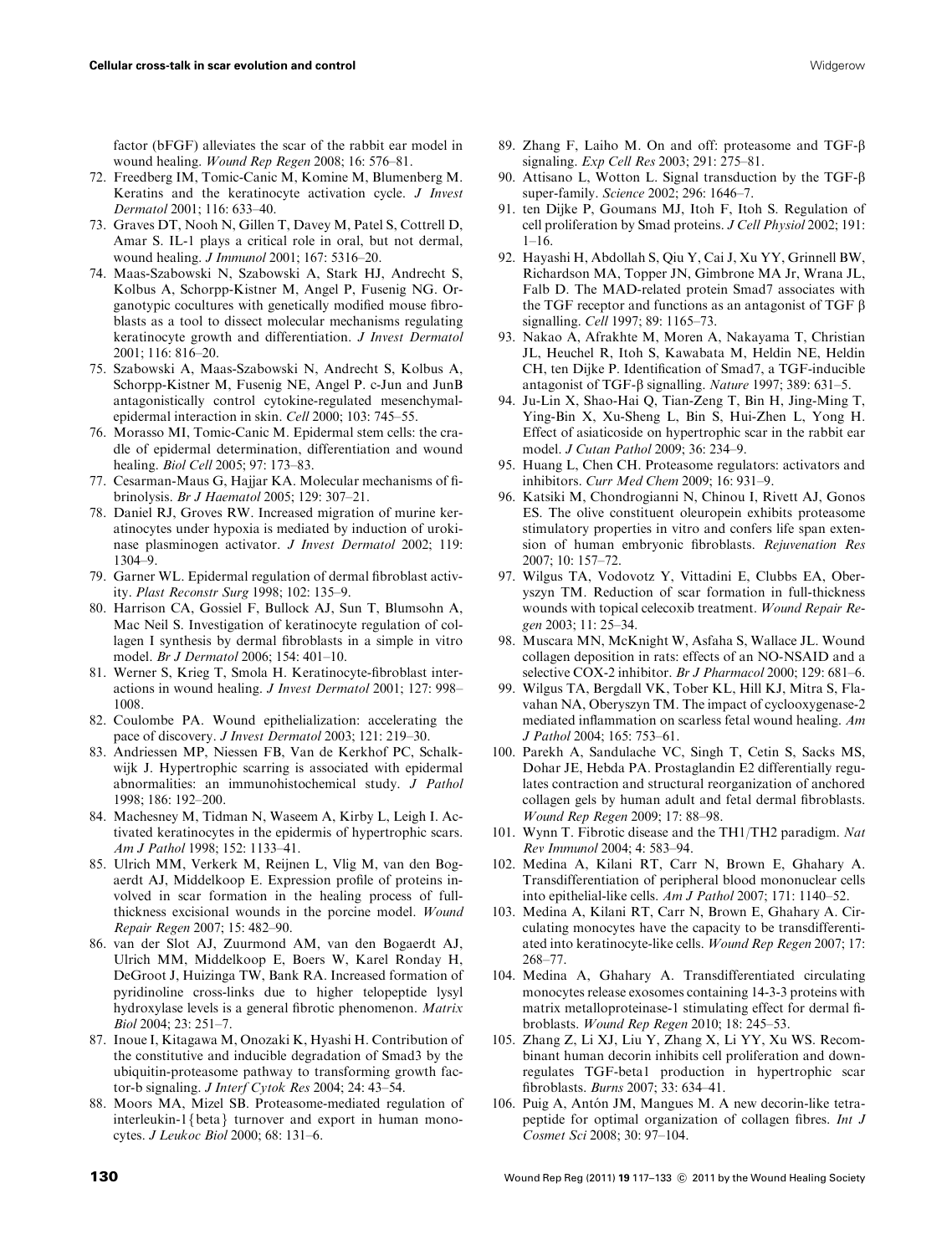- 107. Wess TJ. Collagen fibril form and function. Adv Protein Chem 2005; 70: 341–74.
- 108. Liu X, Wu H, Byrne M, Krane S, Jaenisch R. Type III collagen is crucial for collagen I fibrillogenesis and for normal cardiovascular development. Proc Natl Acad Sci USA 1997; 94: 1852–6.
- 109. Hayakawa T, Hashimoto Y, Myokei Y, Aoyama H, Izawa Y. Changes in type of collagen during the development of human post-burn hypertrophic scars. Clin Chim Acta 1979; 93: 119–25.
- 110. Zhang K, Garner W, Cohen L, Rodriguez J, Phan S. Increased types I and III collagen and transforming growth factor-beta 1mRNA and protein in hypertrophic burn scar. J Invest Dermatol 1995; 104: 750–4.
- 111. Eyre DR, Koob TJ, Van Ness KP. Quantitation of hydroxypyridinium crosslinks in collagen by high-performance liquid chromatography. Anal Biochem 1984; 137: 380-8.
- 112. Romanic AM, Adachi E, Hojima Y, Engel J, Prockop DJ. Polymerization of pNcollagen I and copolymerization of pNcollagen I with collagen. I. A kinetic, thermodynamic, and morphologic study. J Biol Chem 1992; 267: 22265–71.
- 113. van der Slot-Verhoeven AJ, van Dura EA, Attema J, Blauw B, DeGroot J, Huizinga TW, Zuurmond AM, Bank RA. The type of collagen cross-link determines the reversibility of experimental skin fibrosis. Biochim Biophys Acta 2005; 1740: 60–7.
- 114. Wan KC, Chan HP, Hung LK, Wu HT. Effects of antioxidants on pyridinoline cross-link formation in culture supernatants of fibroblasts from normal skin and hypertrophic scars. Clin Exp Dermatol 2002; 27: 507-12.
- 115. Moriguchi T, Fujimoto D. Crosslink of collagen in hypertrophic scar. J Invest Dermatol 1979; 72: 143-9.
- 116. Eyre DR, Paz MA, Gallop PM. Cross-linking in collagen and elastin. Ann Rev Biochem 1984; 53: 717–48.
- 117. Castagnoli C, Trombotto C, Ondei S, Stella M, Calcagni M, Magliacani G, Alasia ST. Characterization of T-cell subsets infiltrating post-burn hypertrophic scar tissues. Burns 1997; 23: 565–72.
- 118. Rosen GM, Pou S, Ramos CL, Cohen MS, Britigan BE. Free radicals and phagocytic cells. FASEB J 1995; 9: 200–9.
- 119. Widgerow AD, Chait LA, Stals R, Stals P. New innovations in scar management. Aesthet Plast Surg 2000; 24: 227.
- 120. Widgerow AD, Chait LAC, Stals R, Stals P, Candy G. Multimodality scar management program. Aesthet Plast Surg 2009; 33: 4–533–43.
- 121. Reiffel RS. Prevention of hypertrophic scars by long term paper tape application. Plast Reconstr Surg 1995; 96: 1715–8.
- 122. Atkinson JA, McKenna KT, Barnett AG, McGrath DJ, Rudd M. A randomized controlled trial to determine the efficacy of paper tape in preventing hypertrophic scar formation in surgical excisions that travers langers skin tension lines. Plast Reconstr Surg 2005; 116: 1648–56.
- 123. Xiao Z, Zhang F, Lin W, Zhang M, Liu Y. Effect of botulinum toxin type A on transforming growth factor  $\beta$  1 in fibroblasts derived from hypertrophic scar: a preliminary report. Aesthet Plast Surg 2010; 34: 428–9.
- 124. Chan KY, Lau CL, Adeeb SM, Somasundaram S, Nasir-Zahari M. A randomized, placebo-controlled, double-blind, pro-spective clinical trial of silicone gel in prevention of hypertrophic scar development in median sternotomy wound. Plast Reconstr Surg 2005; 116: 1013–20.
- 125. Gold MH, Foster TD, Adair MA, Burlison K, Lewis T. Prophylactic use of topical silicone gel sheets following a surgical procedure in an office setting. Dermatol Surg 2001; 27: 641–4.
- 126. Niessen FB, Spauwen PH, Robinson PH, Fidler V, Kon M. The use of silicone occlusive sheeting (Sil-K) and silicone occlusive gel (Epiderm) in the prevention of hypertrophic scar formation. *Plast Reconstr Surg* 1998; 102: 1962–72.
- 127. Momeni M, Hafezi F, Rahbar H, Karimi H. Effects of silicone gel on burn scars. Burns 2009; 35: 70–4.
- 128. Draelos ZD. The ability of onion extract gel to improve the cosmetic appearance of postsurgical scars. J Cosmet Dermatol 2008; 7: 101–4.
- 129. Jackson BA, Shelton AJ. Pilot study evaluating topical onion extract as treatment for postsurgical scars. Dermatol Surg 1999; 25: 267–9.
- 130. Saulis AS, Mogford JH, Mustoe TA. Effect of Mederma on hypertrophic scarring in the rabbit ear model. Plast Reconstr Surg 2002; 110: 177–83.
- 131. Lee T, Chin G, Kim W, Chau D, Gittes G, Longaker M. Expression of transforming growth factor beta 1, 2 and 3 proteins in keloids. Ann Plast Surg 1999; 43: 179–84.
- 132. Bush J. A double-blind, placebo-controlled, randomised dose ranging trial to investigate the efficacy of two different dosing regimens of avotermin (juvista) in the improvement of scar appearance when applied to approximated wound margins in healthy volunteers. ClinicalTrials. govIdentifierNCT00629811. ClinicalTrials.gov. Available at<http://www.clinicaltrials.gov/ct2/show/NCT00629811> (accessed August 1, 2010).
- 133. Capon A, Iarmarcovai G, Gonnelli D, Degardin N, Magalon G, Mordon S. Scar prevention using laser-assisted skin healing (LASH) in plastic surgery. Aesthet Plast Surg  $2010:34:438-46$ .
- 134. Zhang Z, Qin DL, Wan JY, Zhou QX, Xiao SH, Wu K. Effects of asiaticoside on the balance of inflammatory factors of mouse's acute lung injury induced by LPS (article in Chinese). Zhong Yao Cai 2008; 31: 547–9.
- 135. Shukla A, Rasik AM, Dhawan BN. Asiaticoside-induced elevation of antioxidant levels in healing wounds. Phytother Res 1999; 13: 50–4.
- 136. Hong SS, Kim JH, Li H, Shim CK. Advanced formulation and pharmacological activity of hydrogel of the titrated extract of C. asiatica. Arch Pharm Res 2005; 28: 502–8.
- 137. Brinkhaus B, Lindner M, Schuppan D, Hahn EG. Chemical, pharmacological and clinical profile of the East Asian medical plant Centella asiatica. Phytomedicine 2000; 7: 427– 48.
- 138. Shetty BS, Udupa SL, Udupa AL, Somayaji SN. Effect of Centella asiatica (Umbelliferae) on normal and dexamethasone-suppressed wound healing in Wistar Albino rats. Int J Low Extrem Wounds 2006; 5: 137–43.
- 139. Zhang T, Rong XZ, Yang RH, Li TZ, Xu YB. Effect of asiaticoside on the expression of transforming growth factorbeta mRNA and matrix metalloproteinases in hypertrophic scars (article in Chinese). Nan Fang Yi Ke Da Xue Xue Bao 2006; 26: 67–70.
- 140. Maquart FX, Bellon G, Gillery P, Wegrowski Y, Borel JP. Stimulation of collagen synthesis in fibroblast cultures by a triterpene extracted from Centella asiatica. Connect Tissue Res 1990; 24: 107–20.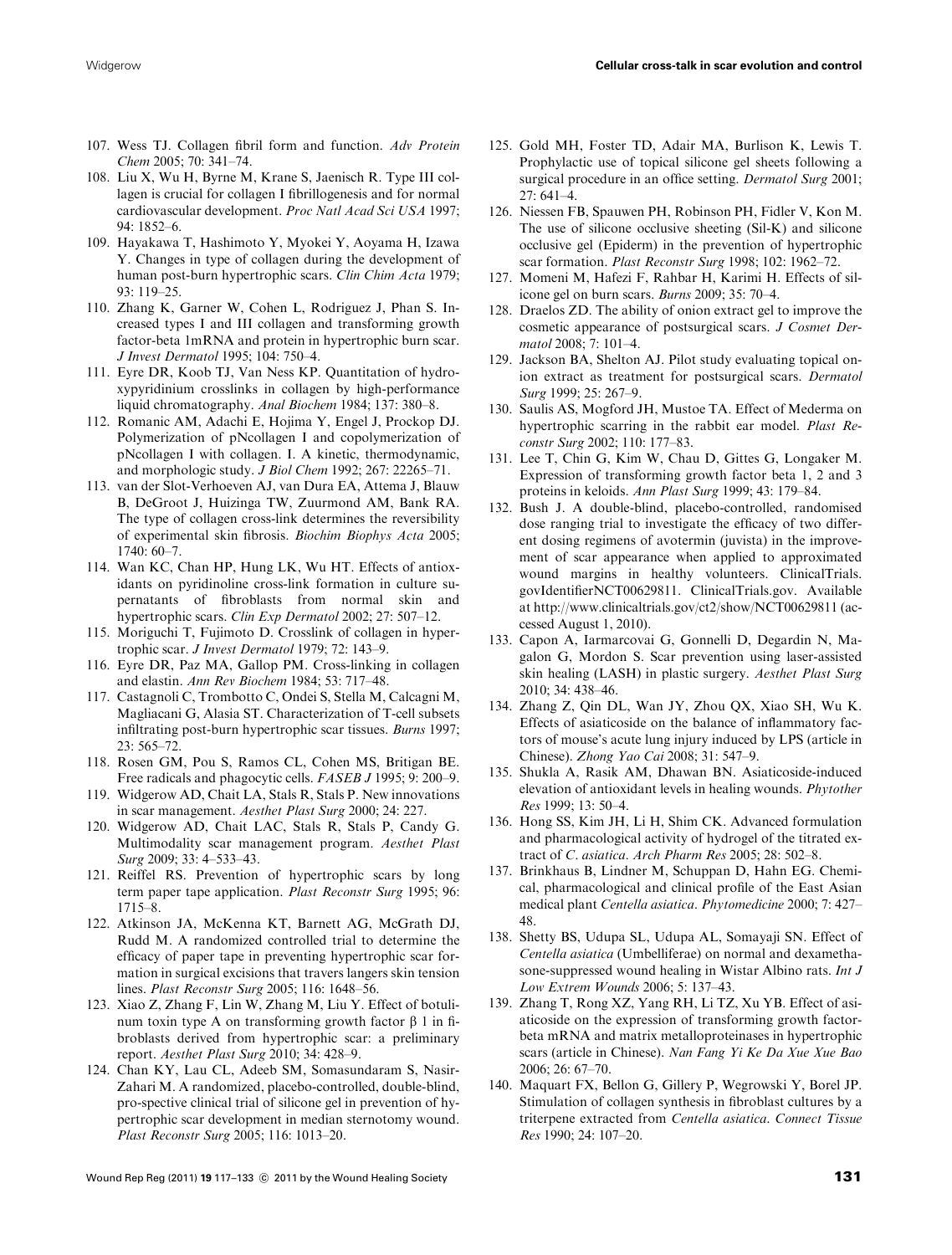- 141. Bonte F, Dumas M, Chaudagne C, Meybeck A. Influence of asiatic acid, madecassic acid, and asiaticoside on human collagen I synthesis. Planta Med 1994; 60: 133-5.
- 142. Lu L, Ying K, Wei S, Fang Y, Liu Y, Lin H, Ma L, Mao Y. Asiaticoside induction for cell-cycle progression, proliferation and collagen synthesis in human dermal fibroblasts. Int J Dermatol 2004; 43: 801–7.
- 143. Atiyeh BS. Nonsurgical management of hypertrophic scars: evidence-based therapies, standard practices, and emerging methods. Aesth Plast Surg 2007; 31: 468–92.
- 144. Kimura Y, Sumiyoshi M, Samukawa K, Satake N, Sakanaka M. Facilitating action of asiaticoside at low doses on burn wound repair and its mechanism. Eur J Pharmacol 2008; 584: 415–23.
- 145. Ullah MO, Sultana S, Haque A, Tasmin S. Antimicrobial, cytotoxic and antioxidant activity of Centella asiatica. Eur J Sci Res 2009; 30: 260–4.
- 146. Qi SH, Xie J-L, Pan S, Xu Y-B, Li T-Z, Tang J-M, Liu X-S, Shu B, Liu P. Effects of asiaticoside on the expression of Smad protein by normal skin fibroblasts and hypertrophic scar fibroblasts. Clin Exp Dermatol 2007; 33: 171-5.
- 147. Lee J, Jung E, Kim Y, Park J, Park J, Hong S, Kim J, Hyun C, Kim YS, Park D. Asiaticoside induces human collagen I synthesis through TG Fbeta receptor I kinase (TbetaRI kinase)-independent Smad signaling. Planta Med 2006; 72: 324–8.
- 148. Bush J, So K, Mason T, Occleston NO, O'Kane S, Ferguson MWJ. Therapies with emerging evidence of efficacy: avotermin for the improvement of scarring. Dermatology Research and Practice 2010; 11: 1–6.
- 149. Bush J. Investigation into the scar reduction potential of prevascar (interleukin-10). ClinicalTrials.gov Identifier NCT00984646. ClinicalTrials.gov. Available at [http://](http://clinicaltrials.gov/ct2/show/record/NCT00984646) [clinicaltrials.gov/ct2/show/record/NCT00984646](http://clinicaltrials.gov/ct2/show/record/NCT00984646) (accessed August 1, 2010).
- 150. Choi BM, Kwak HJ, Jun CD, Park SD, Kim KY, Kim HR, Chung HT. Control of scarring in adult wounds using antisense transforming growth factor-beta 1 oligodeoxynucleotides. Immunol Cell Biol 1996; 74: 144–50.
- 151. Huang JS, Wang YH, Ling TY, Chuang SS, Johnson FE, Huang SS. Synthetic TGF-beta antagonist accelerates wound healing and reduces scarring. FASEB J 2002; 16: 1269–70.
- 152. Bush JA. Double blind, placebo controlled trial to investigate the efficacy and safety of two concentrations of juvidex (mannose-6-phosphate) in accelerating the healing of split thickness skin graft donor sites using different dosing regimes. ClinicalTrials.gov Identifier: NCT00664352. Clinical trials.gov. Available at [http://clinicaltrials.gov/ct2/show/](http://clinicaltrials.gov/ct2/show/NCT00664352) [NCT00664352](http://clinicaltrials.gov/ct2/show/NCT00664352) (accessed August 1, 2010).
- 153. Bates SJ, Morrow E, Zhang AW, Pham H, Longaker MT, Chang J. Mannose-6-phosphate, an inhibitor of transforming growth factor-b, improves range of motion after flexor tendon repair. J Bone Joint Surg Am 2006; 88: 2465-72.
- 154. Tiede S, Ernst N, Bayat A, Paus R, Tronnier V, Zechel C. Basic fibroblast growth factor: a potential new therapeutic tool for the treatment of hypertrophic and keloid scars. Ann Anat 2009; 191: 33–44.
- 155. Xie JL, Bian HN, Qi SH, De Chen H, Dong Li H, Bin Y, Li TZ, Liu ZS, Liang HZ, Xin BR, Huan Y. Basic fibroblast growth factor (bFGF) alleviates the scar of the rabbit ear model in wound healing. Wound Repair Regen 2008; 16: 576–81.
- 156. Ono I, Akasaka Y, Kikuchi R, Sakemoto A, Kamiya T, Yamashita T, Jimbow K. Basic fibroblast growth factor reduces scar formation in acute incisional wounds. Wound Repair Regen 2007; 15: 617–23.
- 157. Ono I, Yamashita T, Hida JTH, Ito Y, Hamada H, Akasaka Y, Ishii T, Jimbow K. Local administration of hepatocyte growth factor gene enhances the regeneration of dermis in acute incisional wounds. J Surg Res 2004; 120: 47–55.
- 158. Matsumoto K, Nakamura T. Emerging multipotent aspects of hepatocyte growth factor. J Biochem 1996; 119: 591–600.
- 159. Aoki M, Morishita R, Taniyama Y, Kidfa I, Moriguchi A, Matsumoto K, Nakamura T, Kaneda Y, Higashi J, Ogihara T. Angiogenesis induced by hepatocyte growth factor in non-regulation of essential transcription factor for angiogenesis, ets. Gene Ther 2000; 7: 417–27.
- 160. Qiu C, Coutinho P, Frank S, Franke S, Law LY, Martin P, Green CR. Becker DL targeting connexin43 expression accelerates the rate of wound repair. Curr Biol 2003; 13: 1697–703.
- 161. Coutinho P., Qiu C., Frank S., Wang CM., Brown T., Green CR., Becker DL. Limiting burn extension by transient inhibition of connexin43 expression at the site of injury. Br J Plast Surg 2005; 58: 658–67.
- 162. Abdollahi A, Li M, Ping G, Plathow C, Domhan S, Kiessling F, Lee L, McMahon G, Grone H, Lipson K, Huber P. Inhibition of platelet-derived growth factor signaling attenuates pulmonary fibrosis. *J Exp Med* 2005; 201: 925–35.
- 163. Mori R, Power KT, Wang CM, Martin P, Becker DL. Acute downregulation of connexin43 at wound sites leads to a reduced inflammatory response, enhanced keratinocyte proliferation and wound fibroblast migration. J Cell Sci 2006; 119: 5193–203.
- 164. Yun K-J, Kima J-Y, Kima J-B, Lee K-W, Jeong S-Y, Park H-J, Jung H-J, Cho Y-W, Yun K, Lee K. Inhibition of LPSinduced NO and PGE2 production by asiatic acid via NFkB inactivation in RAW 264.7 macrophages: possible involvement of the IKK and MAPK pathways. Int Immunopharmacol 2008; 8: 431–41.
- 165. Procopio A, Alcaro S, Nardi M, Oliverio M, Ortuso F, Sacchetta P, Pieragostino D, Sindona G. Synthesis, biological evaluation, and molecular modeling of oleuropein and its semisynthetic derivatives as cyclooxygenase inhibitors. J Agric Food Chem 2009; 57: 11161–7.
- 166. Beauchamp GK, Keast RS, Morel D, Lin J, Pika J, Han Q, Lee CH, Smith AB, Breslin PA. Phytochemistry: ibuprofenlike activity in extra-virgin olive oil. Nature 2005; 437: 45–6.
- 167. de la Puerta R, Martinez-Dominguez E, Ruiz-Gutierrez V. Effect of minor components of virgin olive oil on topical anti-inflammatory assays. Z Naturforsch 2000; 55: 814–9.
- 168. Puel C. Olive oil and its main phenolic micronutrient (oleuropein) prevent inflammation-induced bone loss in the ovariectomised rat. Br J Nutr 2004; 92: 119–27.
- 169. Visioli F, Bogani P, Grande S, Galli C. Olive oil and oxidative stress. Grasas Aceites 2004; 55: 66–75.
- 170. Yamaguchi Y, Mann DM, Ruoslahti E. Negative regulation of transforming growth factor-beta by the proteoglycans decorin. Nature 1990; 346: 281–4.
- 171. Scott PG, Dodd CM, Ghahary A, Shen YJ, Tredget EE. Fibroblasts from post-burn hypertrophic scar tissue synthesize less decorin than normal dermal fibroblasts. Clin Sci 1998; 94: 541–7.